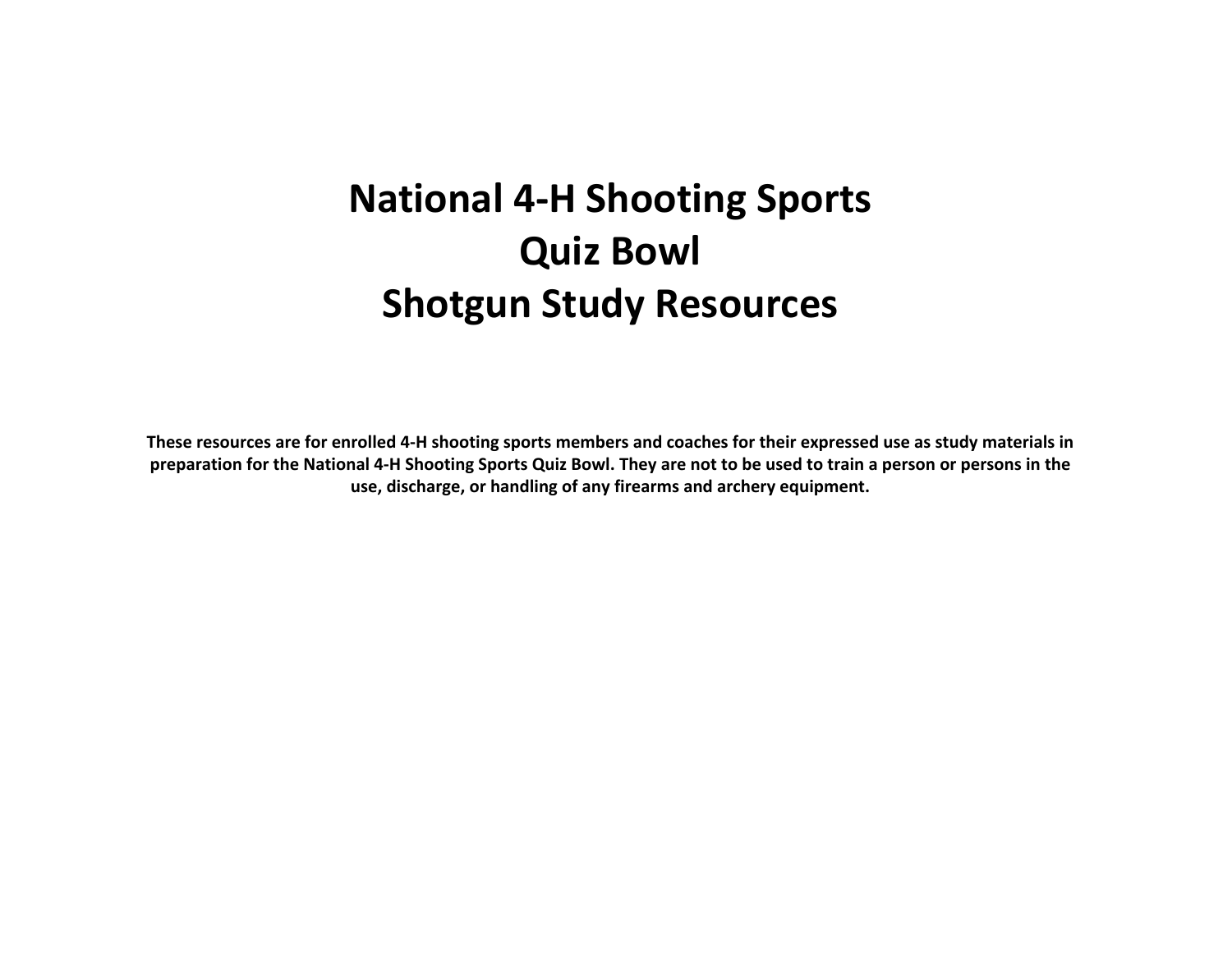## **Lesson 1 Narrative – Safe Shotgun Handling**

Shooting safety does not just happen. It is the responsibility of every person on the range - the range officer, coaches and instructors, shooters and spectators. Ultimately the shooter is responsible for his or her actions, his or her personal safety and the safety of every other person around. The objective of this session is to instill the fundamentals of safe firearms handling and range behavior. We will use a combination of methods, including hands-on practice, to accomplish this.

A shotgun is a tool, like a power saw or a lawnmower. When used properly, a shotgun can hit moving targets the way it was designed to do. But when improperly used, it can kill or injure the shooter or anyone nearby. A shotgun poses no danger if the shooter exercises responsibility and common sense. Shooting safety demands constant attention, understanding and personal responsibility.

Even behavior off the firing line influences those who are on the line at the time. This time also gives the shooter a chance to observe and learn from watching other shooters, as well as listen to advice of coaches and rehearse the behaviors needed for solid shotgun shooting. Participants not on the firing line are expected to act in a responsible manner. Disruptive behavior cannot and will not be tolerated. Not only does it make learning difficult for those on the line, but it also creates a potential hazard for all persons on the range. The instructor or range officer is the ultimate authority on the range, and that includes the spectator or observation area. Show respect for the other shooters and obey all instructions or commands from range officials.

## Shotgun Handling Safety

To handle a shotgun, or any firearm safely, the shooter must be completely-100 percent sure of their gun's status always. Firearms do not think. The shooter has mental control over it.

To handle a shotgun safely, shooters must know how the parts of the gun operate. They must understand the necessity for muzzle control. They must be able to determine a shotgun's status and know how to make it safe. They must know how to load or unload it safely, how to fire it and operate the action. These simple things must be learned and practiced.

Both mental and physical skills must be developed by safe and responsib1e shooters. Self-control is one of the most important elements of safety. It may seem to be an attitude, but it is a learned skill. Muzzle control is similar. It involves both a conscious awareness and an attitude of responsibility, as well as the physical skills to handle the shotgun with control and muzzle awareness. Muzzle control makes the difference when a handling mistake or a malfunction causes a shotgun to discharge unexpectedly. The result is determined entirely by the muzzle control of the shooter. The other mechanics of shotgun handling must become instilled, so the shooter can perform them while consciously focusing on safety.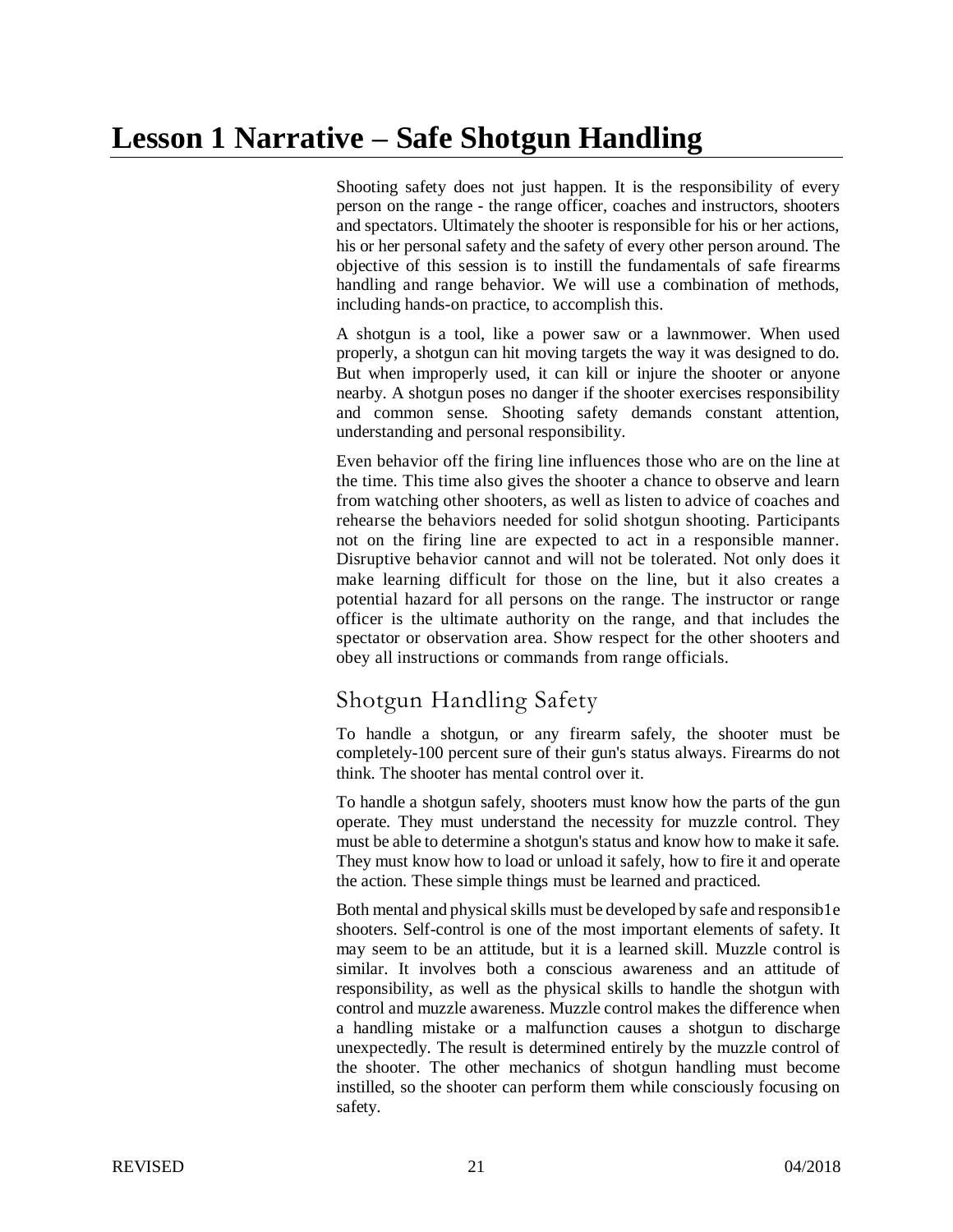Developing safety conscious habits of shotgun handling takes effort and reinforcement. It is a matter of attitude. You must consider safe gun handling so important that no one ever needs to worry about your shotgun. Safety is your job; never permit a potential accident to occur. Exercise complete control over your shotgun at all times. Knowing the rules is not enough. They must be practiced constantly without lapses. Even when safety becomes second nature, shooters must make a conscious effort to keep their shooting safe.

#### **Basic Rules for Safe Gun Handling**

Shooting organizations promote a set of rules for safe firearms handling often called, 'The 10 Commandments of Shooting Safety'. In their most basic form, they include self-control, muzzle control, personal assurance of a "safe" firearm and trigger control. All the others are based on these basic rules.

**Always keep the muzzle pointed in a safe direction.** Whether shooting, hunting or just handling a firearm, the muzzle must always be kept under control. It should *never* be pointed at another human being, nor at anything you are not willing to shoot, destroy or kill. Your location and common sense will tell you which direction is safest under various conditions. It is usually safest to point the muzzle of a shotgun down range (into a safe shot-fa1l zone) or straight up.

**Keep the shotgun empty with the action open and exposed to view except when preparing to shoot**. Any firearm with its action closed should be considered loaded and ready to fire. The first act after picking up a firearm is to point the firearm in a safe direction then open the action and verify personally that the gun is unloaded in both the chamber(s) and the magazine. Be sure beyond all shadow of doubt. In order to keep the shooting range safe, all shotguns are to have their actions open and exposed to view at all times except while actually firing. Except in the ball and dummy instruction activities, guns with closed actions should never be passed between people. Practice opening the action before passing any firearm to another person and insist that others do the same. Your life and that of other people is at stake.

**Keep your finger off the trigger until you are in the act of shooting**. It is very tempting to place your finger on the trigger when handling a gun. This bad habit can be prevented by consciously avoiding it when you start handling firearms. The trigger guard is there to protect the trigger and to help prevent accidental discharges. The finger should be placed along the side of the trigger guard to reinforce this function. Placing your finger on the trigger of a firearm means the firing sequence has started. A sudden bump or startling noise could cause you to move discharging that shotgun without intending to do so. Be safe; stay clear of the trigger until you are ready to fire.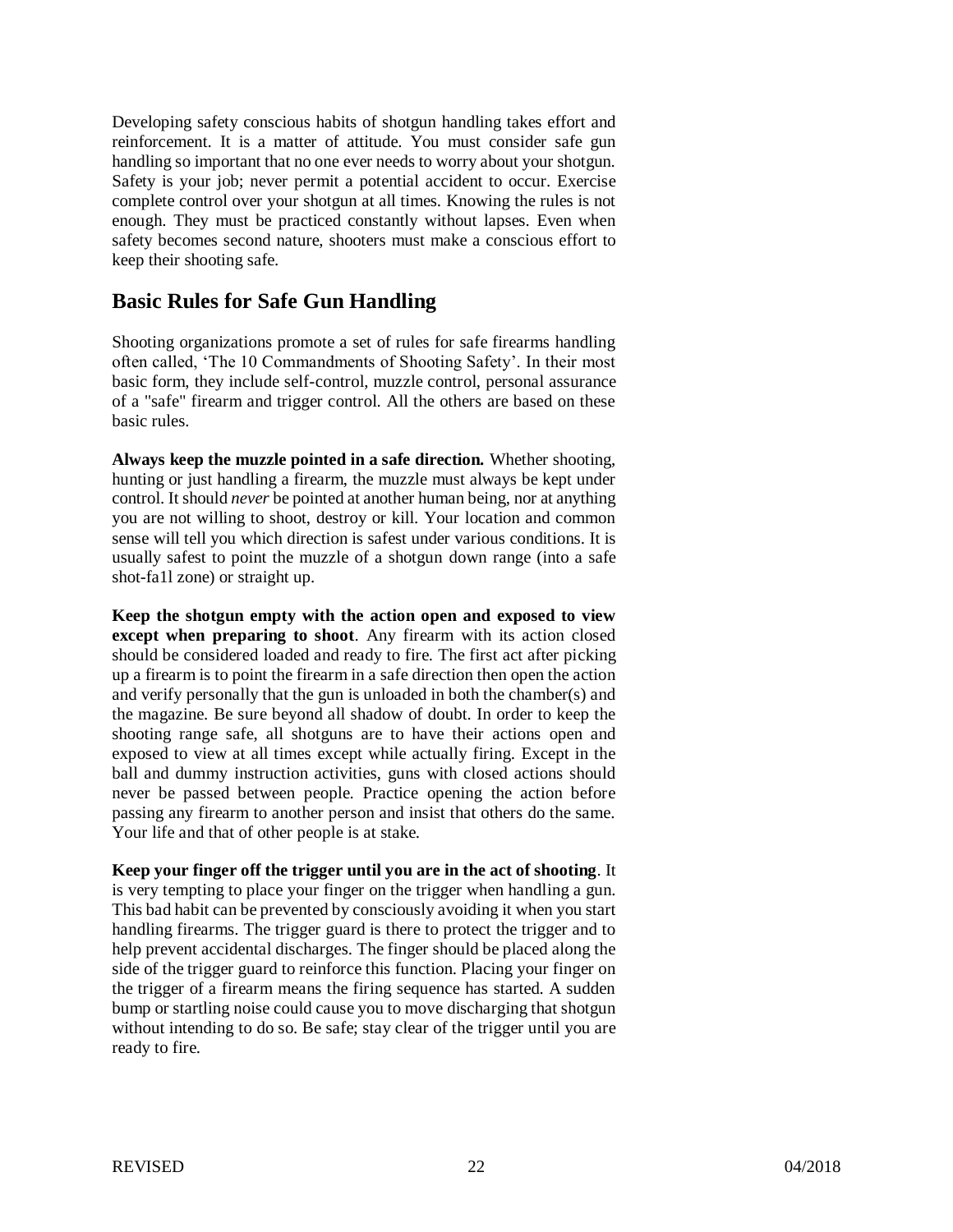**Treat every firearm as if it were loaded. This applies even to those you have personally checked to be sure they are unloaded.**

The golden rule of firearm safety is to **treat every firearm as if it were loaded. This applies even to those you have personally checked to be sure they are unloaded.** Shooting safety means that you must pay attention to detail and show the responsibility needed with loaded firearms always. By handling unloaded guns with the same respect as a loaded one, you will establish good gun handling habits and will never have to say, "I thought the gun was unloaded." If other shooters refuse to follow these guidelines, refuse to associate with them in any firearms handling situation. They are unsafe and pose a danger to both themselves and to you.

## **Shotgun Handling Procedures**

Many circumstances require a firearm to be passed between two individuals. The teaching method we will use requires passing loaded shotguns from a coach or instructor to a shooter. We will use a standard process to pick up a shotgun or pass it between people on the range.

You may have noticed that all the shotguns used here have had their actions open with the muzzles pointing away from people. We will keep all shotguns stored in this condition on a rack, bench, table or other surface until they are ready to be used. Before picking up a shotgun, check to see that it is empty. Grasp it firmly by the forearm with one hand and by the grip with the other. This requires the use of both hands. With a firm and secure grip, lift the shotgun. Never grab a gun by the barrel to drag it toward you or swing it into your grasp. That provides poor muzzle control and exposes you and others to potential danger. It also risks dropping and damaging the shotgun. Sliding the gun across a surface also should be avoided. Such actions can scratch or mar both wood and metal surfaces, as well as risk exposure to danger (and the wrath of the shotgun's owner.)

Passing a shotgun between people always requires caution. Since the teaching method involves handing a shotgun with a closed action to another person, an extra measure of caution is necessary. The instructor or coach must maintain control of the shotgun and the muzzle direction until the shooter signals that they have the gun and its direction under control. Here is how to do this effectively. The instructor loads the firearm and closes the action with the shotgun pointed in a safe direction. Before handing it to the shooter, the instructor grasps it with one hand on the forearm and the other on the action. The hand grasping the action should have its fingers extended over the trigger guard to prevent the shooter from touching the trigger. The shooter should grasp the shotgun firmly with one hand on the forearm and the other on the grip. Once their grasp is secure, the shooter should say "thank you" to indicate that the gun is under control. The instructor should say "you're welcome" to indicate that he or she is releasing the shotgun. Safe handling is introduced while reinforcing courtesy and sportsmanship.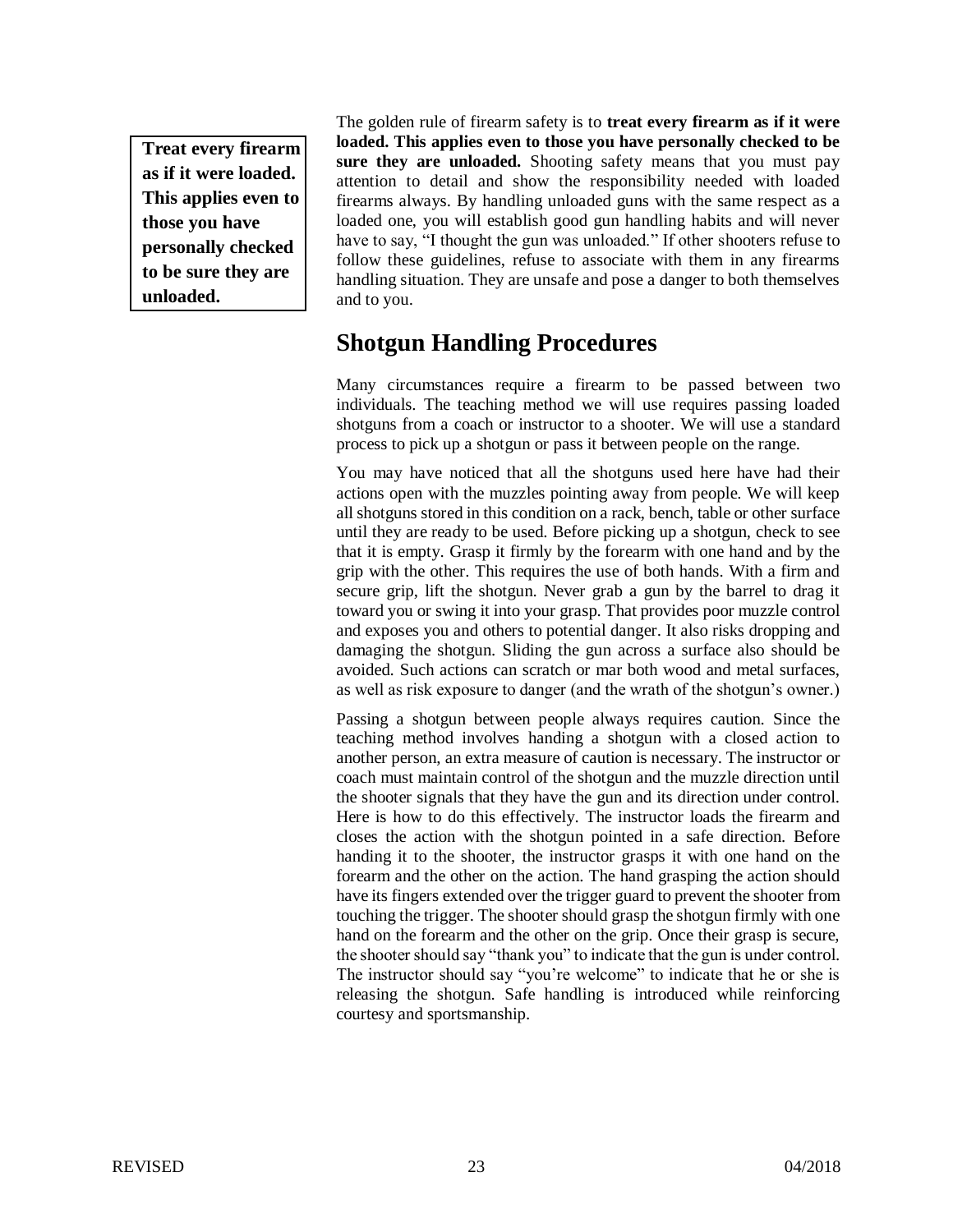#### **Elements of Safe Shooting**

On the range or in the field, safe shooting demands certain things of the shooter. Some are skills. Others are matters of knowledge and preparation. The skills will develop with practice, but they must be practiced until they become fixed. Some of the knowledge must be memorized. Some of it is a matter of common sense.

**Know how your gun operates**. This may seem elementary, but the shooter must learn how the gun works, what it can do and what its limitations are. Opening and closing the action, operating the safety and coping with minor malfunctions are also essential knowledge. Safe and proper shooting technique comes with practice.

**Be sure your gun and ammunition are compatible**. Shotgun shells are not interchangeable between gauges or even between lengths in some cases. Only shot shells that are manufactured for your shotgun should be carried. Using the wrong shells or mixing gauges can have disastrous results. Note that a 3-inch shell fits easily in a  $2^{3}/_4$ -inch chamber. A fired 3-inch case dropped into the same chamber tends to project slightly. It can be forced into the barrel, but it does not fit easily. Why does that happen? When the shell is fired, the crimp begins to unfold. Since the chamber is too short, it unfolds into the barrel, causing it to be partially obstructed. This results in increased pressure levels and stresses on the barrel. In an extreme case, the barrel could rupture, causing injury. Be sure the shells are appropriate for the gun being used.

**Carry only one gauge of ammunition when hunting or shooting.** Watch what happens when a 20-gauge shell is dropped into a 12-gauge barrel. Note that a 12-gauge shell can now be chambered behind it. What could happen if this shell were fired? Not only is the barrel obstructed, it also contains an additional round that will fire when struck. The barrel is likely to burst, destroying the barrel or the shotgun and risking injury to the shooter and others. This is not the only potentially dangerous combination. The same thing can happen with 16-gauge shells in a 10-gauge or with 28 gauge shells in a 20-gauge. *Do NOT mix gauges!* Let your buddies carry their own shells.

**Be sure of your target and what is beyond.** Every shooter must be sure they correctly and completely identify their target *before* firing a shot. They also must make sure that the area beyond the target provides a safe shot-fall zone for their load. A shooter must never fire in a direction where any potential for a mishap is present. Remember, the range of a shot charge is proportional to the size of the shot. Although target loads normally have a range of less than 300 meters (330 yards), buckshot may have a range of more than twice that distance. The shooter relinquishes all control over the shot as soon as it is fired, so the determination of a safe zone of fire must be made before the trigger is pulled.

**Wear eye and ear protection when it is appropriate**. Eye and ear protection should be considered mandatory for all shooters, coaches and others on the range. Vision is priceless, so it would be

**Do NOT mix gauges!**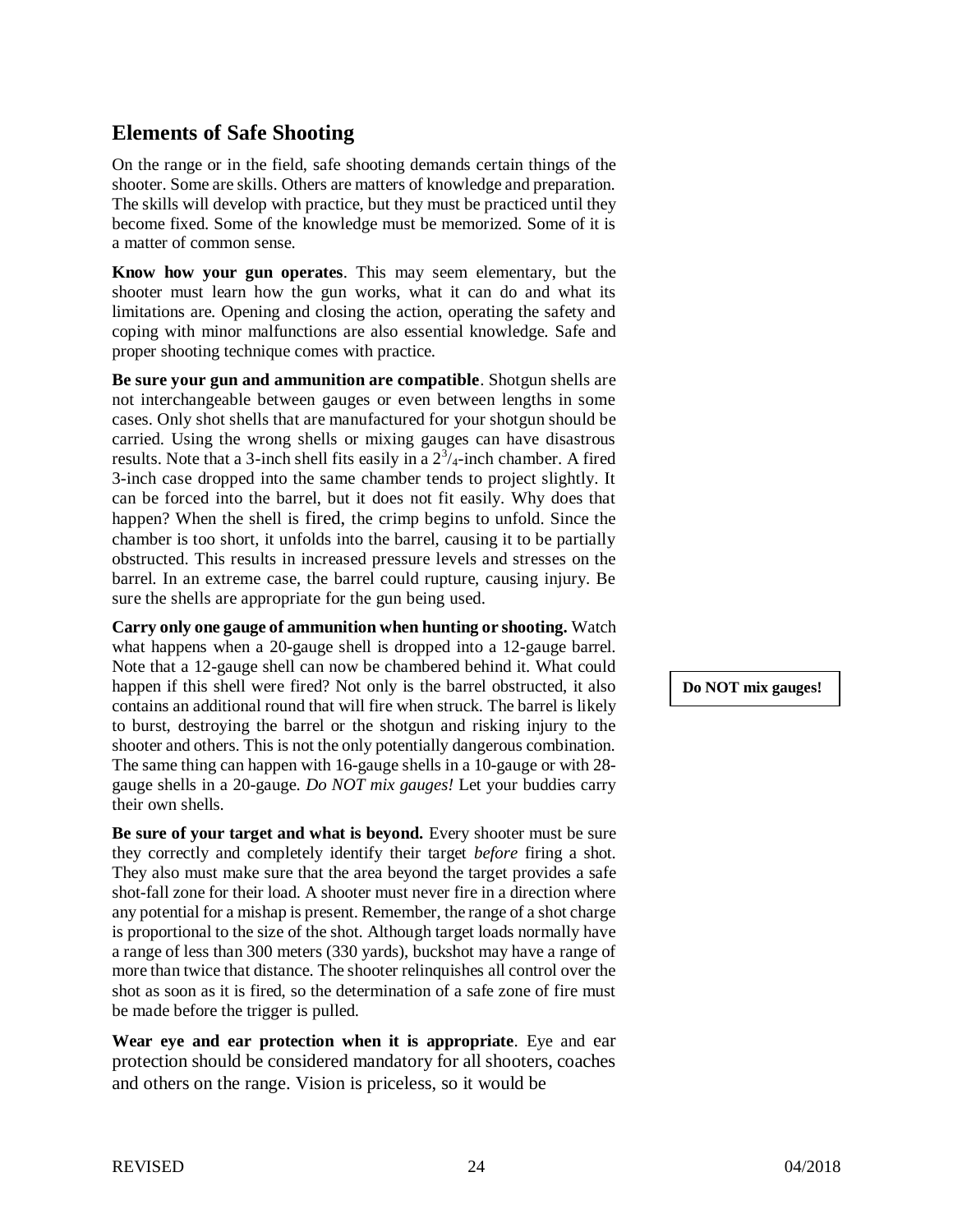

wise for everyone to protect their eyes. The likelihood of an injury is relatively small, but the impact of such an injury could be serious. Stray or deflected pellets, target chips, gases and powder residue from shotgun and other foreign objects have the potential to damage the eyes. The simple precaution of wearing shooting glasses protects them. Many shooters combine their eye protection with corrective lenses or tinted lenses that increase contrast, reduce light intensity, or enhance vision in other ways. Eye protection should be used whenever shooting is taking place.

Like sight, hearing is a precious gift. The sound levels produced by any powder firearm are sufficient to cause hearing damage. Hearing damage is usually gradual. The shooter seldom notices the loss until it is serious. The damage is cumulative and permanent. The infrequent firing during hunting may have little effect, but some shooters wear ear protection even while hunting. All authorities agree, however, that the damage from the prolonged exposure during target shooting is a real and present threat. Shooting without hearing protection does not show toughness. It shows foolishness. Inexpensive and comfortable hearing protection in the form of either plugs or muffs is readily available. Some shooters use both plugs and muffs for added protection. Instructors often use electronic muffs to allow them to hear better for firing line control. The sounds of firing are muffled electronically. Choose the type of protection that fits your shooting style and budget. Always wear them on the range. Your inner ears will repay you with better hearing.

**Avoid mixing alcohol or other drugs with shooting.** Anything that reduces your concentration or judgment while shooting poses a threat to you and others on the range. Alcohol and other depressant drugs cloud judgment and reduce concentration even though the user experiences a heightened sense of security or ability. Illegal drugs are not the only culprits. Some prescription or over-the-counter medicines may have the same effect. Cold tablets, cough suppressants, antihistamines and some pain relievers can have a similar effect on some people. Read the label and observe the impact the drug has on you before entering the shooting range. Products that cause drowsiness or similar effects should not be used if you are shooting. If you are using them, you should not be shooting.

**Be aware of special precautions related to the specific situation.**  Special circumstances or unique features of a particular site may require additional safety rules. If you are not sure a situation is safe, *ask your range officer!* The range officer is responsible for controlling the range, assuring that all safety rules are followed and ensuring that all shooters are treated with respect.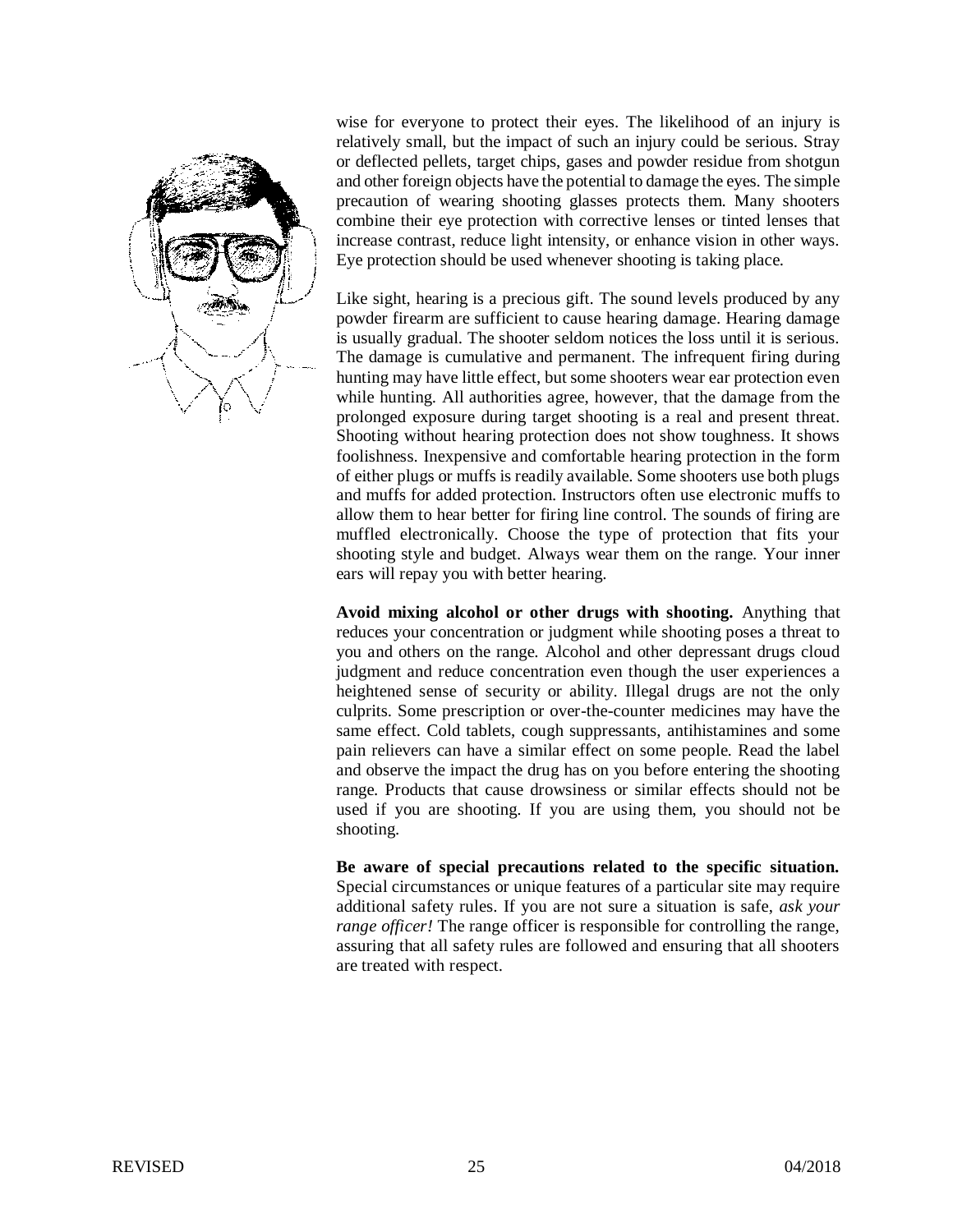## **Personal Responsibility and Safety**

Occasionally you may encounter unsafe shooters; even experienced shooters become lax at times. Do not allow people who are acting foolish and practicing risky behavior to influence you. Point out the unsafe behavior. If the shooters refuse to modify their behavior to meet the standards of safe shooting, don't shoot with them. As you grow older, you will become increasingly concerned with shooting safety. Shooting is a very safe sport, safer than such non-contact sports as tennis; but the results of a shooting accident can be disastrous. Keep shooting safe by insisting on the highest standards of safety from yourself and everyone who shoots with you.

## **Summary**

Are there any questions? Be sure to review this material before our next meeting. If you don't understand something in your review, write yourself a note and bring it to the next session. Today we learned about safe gun handling practices. We learned that we must check all guns to see if they are loaded before handling them. You have demonstrated your ability to safely handle shotguns. In our next session we will move to the range and begin learning to hit moving targets with a shotgun.

## **Summary Activities**

- 1. With a teen leader or assistant instructor in charge of each small group, have every shooter go through the mechanics of using the shotguns that will be used in the shooting sessions. Have them check and clear the shotgun. Then let them load, unload and operate the safety. Use a mousetrap pistol to demonstrate trigger operation. *Instructor note:* No live ammunition should be present. Use only dummy rounds or snap caps.
- 2. Have teen leaders or assistant instructors work with small groups practicing the procedures for picking up a shotgun, checking it for safety and passing it to another person.
- 3. Have teen leaders or assistant instructors conduct an informal quiz over the content of this lesson and the previous one.
- 4. Role play several range or field situations and have the participants discuss safe muzzle directions and other safety considerations.

## **Exhibit and Sharing Ideas**

- 1. List some of the things you learned in your shooting journal.
- 2. Make a poster or a set of signs reinforcing the cardinal rules of safe firearms handling. Post them in the classroom, the shooting range or at the county fair

**No live ammunition should be present. Use only dummy rounds or snap caps.**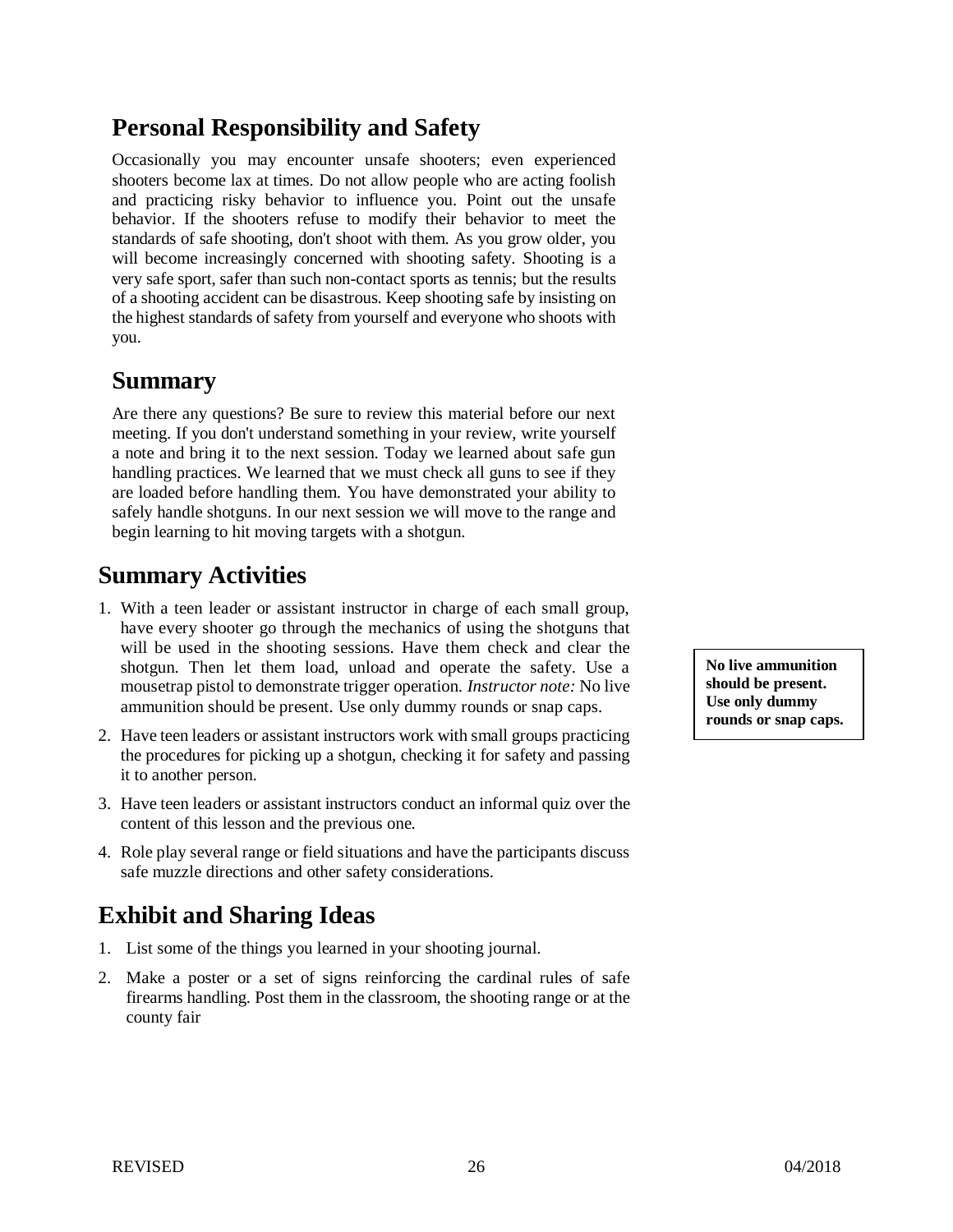- 3. Make a poster or display that illustrates one of the safety considerations in shotgun shooting (for example, show the range of various shot sizes). Integrate the posters into a display for 4-H Week, your club, National Hunting and Fishing Day or some other timely event.
- 4. Prepare a group exhibit or demonstration on shotgun safety.
- 5. Prepare a demonstration or illustrated talk on shotgun safety and share it with your club, other interested shooters or a small group of adults.
- 6. Demonstrate and practice the protocols for passing a shotgun between two people with a parent or other interested adult.
- 7. Explain the basics of shotgun safety to a parent or other interested adult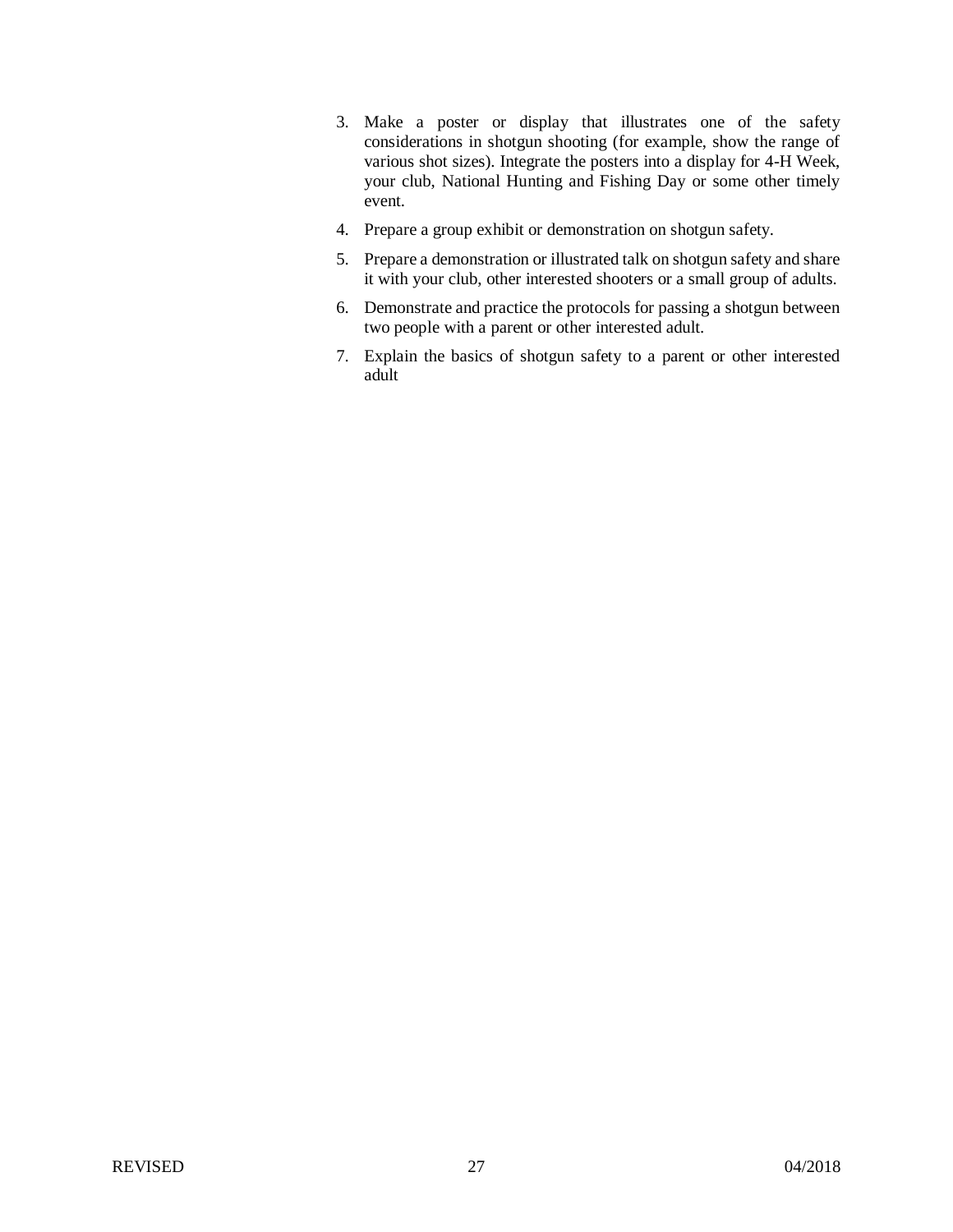# **Lesson 2 Narrative - Shotgun Shooting Fundamentals**



Shotgun shooting involves hitting moving targets with a cloud of moving shot. To accomplish this, the shooter must see the target, point the shotgun and fire when all the moving parts are in a proper relationship to each other. Learned skills and coordination are needed for effective shooting. One element must be determined before learning can begin. The shooter must know which eye is dominant when the shotgun is pointed.

## **Eye Dominance**

Most people are right handed. The clear majority of them are also right eyed. Others have a dominant left side. Some people are crossdominant, with their handedness and eyedness on opposite sides. Shooting is more easily learned if the shooter allows the dominant eye to serve its natural function. Right-eyed people should shoot from the right shoulder and left-eyed people should shoot from the left shoulder regardless of their hand dominance.

Finding out which eye is dominant is easy. Stand about 3 meters (10 feet) from your partner, facing each other squarely. One of you should place one thumb on top of the other and cross the fingers of the top hand over the fingers of the bottom one, leaving a small triangular hole. With both eyes open, face the other person squarely and raise your hands until you can see your partner's nose through the hole. Hold your position for a few seconds, while your partner notes which eye they can see. Then bring your hands back to your face slowly while keeping your partner's nose in focus and in the middle of the hole. Partners, watch for any switching of the hands from eye to eye, and be sure the hands return to the eye you saw through the opening earlier. The eye your hands come to is your dominant eye. Try it again. Now change roles and do the whole thing again.

How many of you are left eyed? Even if you are right handed, you should learn to shoot left handed. It is easier to teach your nondominant hand what to do than to switch your eye dominance. Since pointing is one of the key elements in hitting a target with a shotgun, the dominant eye needs to be involved or a lot of unexplained missing will take place. Demonstrate that for yourself. With both eyes open, point at a distant object with your finger. Cover your non-dominant eye with your other hand. Did your finger stay on the object? It should have. Now, cover your dominant eye. Did your finger seem to jump to the side, pointing to the wrong spot? That is exactly what happens when you try to shoot with your non-dominant eye. The dominant eye takes over and you wind up pointing at the wrong spot.

Some shooters compensate for being cross-dominant by shooting with the dominant eye closed. Although that works, it is a much poorer shooting strategy. You lose depth perception and peripheral vision.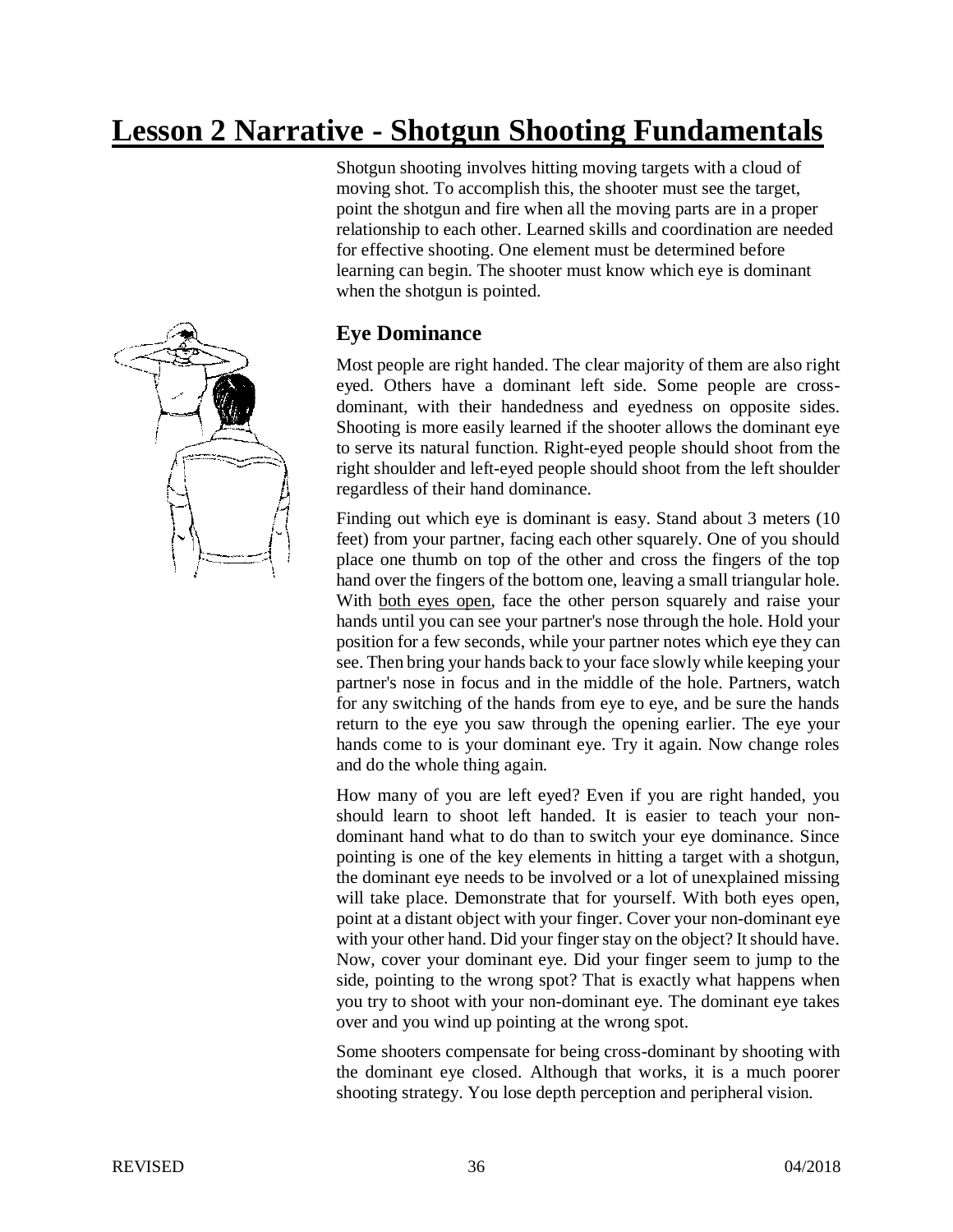Both are helpful to a shotgun shooter. Be patient and try to use the dominant eye. You will shoot better if you do.

## **Shotgun Shooting Fundamentals**

Shotgun shooting is learned, not an inborn gift. Six fundamental form concepts must be learned and practiced before they can be put together effectively: stance, gun-ready position, mounting the gun, swing to the target, trigger pull and follow through. Each of them involves a number of skills important to good shotgun shooting. We will develop them one at a time before trying to put all of them together. *Please note that all the instructions are given in relation* to *the dominant eye. Thus, "dominant"*  or *shooting" side is on the dominant-eye side. Similarly, "non-dominant" or "off" side refers to the opposite side.* These instructions are the same for both right- and left-handed shooters.

#### Stance

The stance is the position and posture of the body during shooting. It is the foundation of good shooting. Although some variation in stance is seen among good shotgun shooters, most of them share certain elements. Freedom of movement is vital. The stance provides support and recoil absorption; the shooter is oriented to the area where the target will be broken.

A proper shotgun shooting stance starts with the feet. One experienced shotgun instructor says, "You may hit the target with the shot, but you miss with your feet." The body should face the area where the target is likely to be broken. The feet should be comfortably set about shoulder width apart. The off foot should be slightly forward of the dominant foot, perhaps 10 to 20 centimeters (about 4 to 8 inches). The weight should be evenly distributed, favoring the forward foot slightly. When the feet are properly set, a line drawn through the heel of the rear foot and toes of the front one should point to the area where the target will be broken.

The knees should be bent slightly, giving the hips freedom to rotate freely. This movement is critical when shooting crossing targets, since a smooth swing starts from the hips rather than the upper body. Most instructors refer to this as a boxer's stance. It shows the same readiness to act and freedom of movement a boxer must have.

The upper body also requires a boxer's stance. The off hand, the one that will hold the forearm or forend on the shotgun, is extended halfway or slightly more. The arm is held nearly parallel with the ground, giving the upper body freedom to move. The dominant hand, the one on the grip and trigger, is held closer to the chest. Most good shooters also raise that elbow to aid in movement.

This stance is the one that will be assumed as the shooter prepares to call for a target with the gun either in the ready position or raised and ready to fire.

(Refer to Fact Sheet #3)

**Please note that all the instructions are given in relation to the dominant eye. Thus, "dominant" or "shooting" side is on the dominant-eye side. Similarly, "nondominant" or "off" side revers to the opposite side.**

(Refer to Fact Sheet #4)

**S.T.E.M. Connections**

*Know Them Bones*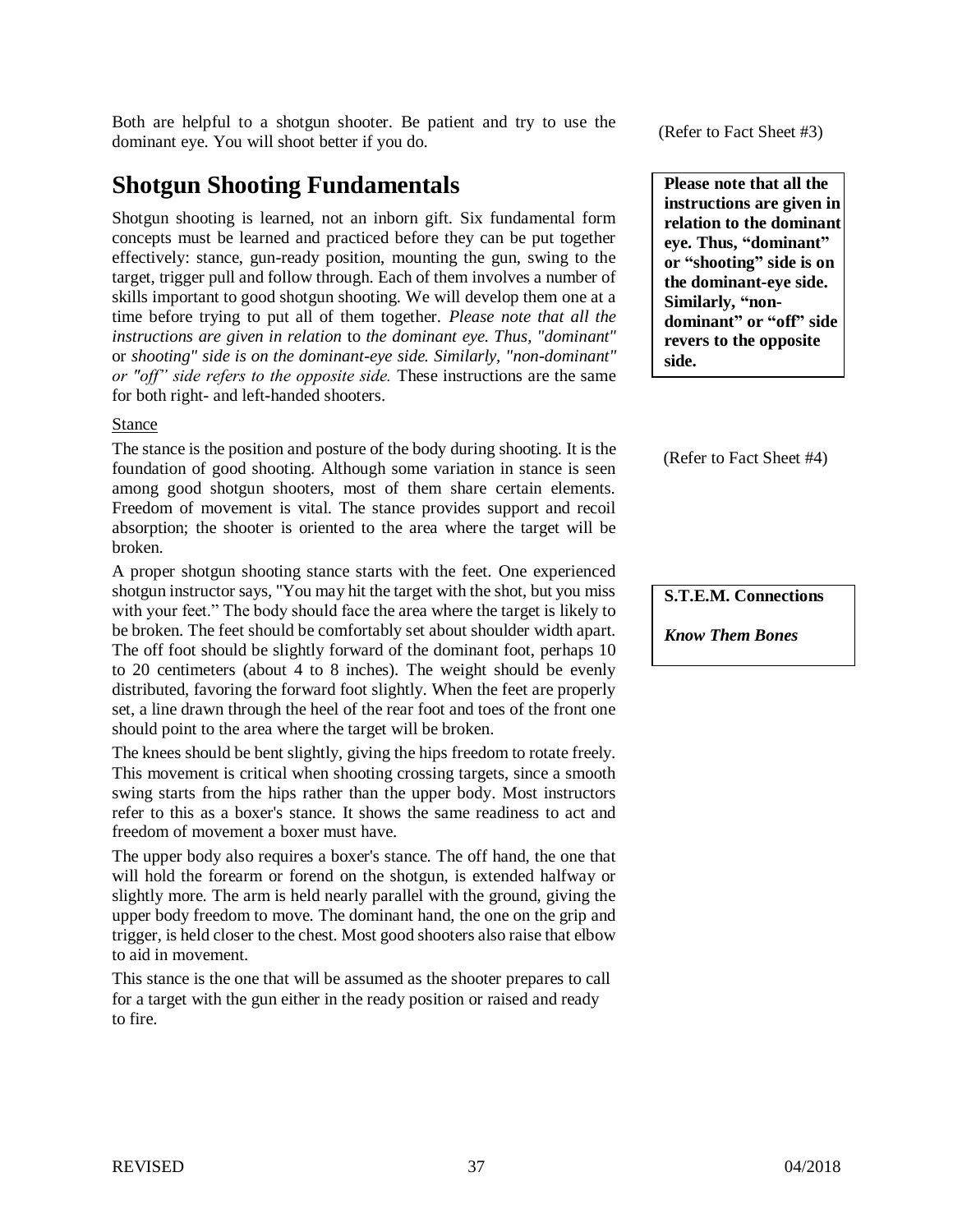# \*

#### Gun-Ready Position

We will be shooting from a high-gun position during the early part of the instruction. A proper **gun-ready position** is essential for hunting, sporting clays, international skeet and other shotgun shooting activities. We will teach the position as part of the fundamentals and practice it in a controlled way each time the shotgun is fired.

Gun-ready position is the upper body posture and the position of the shotgun prior to mounting the gun. The shotgun is angled slightly across the chest. The muzzle should be on or slightly below the flight line of the target. The heel of the stock should be under the dominant elbow and slightly above the belt or waist. The toe of the butt plate or recoil pad should be on or near the point of the hip. The stock should be held close to the body, barely touching it or within a few centimeters (about  $1\frac{1}{2}$  inches). The elbow of the shooting hand should be lifted about 5 to 10 centimeters (2 to 4 inches) away from the stock. This position makes raising the gun to the shoulder easy by keeping the butt of the gun forward of the arm pit and free from any restrictive contact with the clothes.

The off elbow should be flexed, placing the hand on the forearm without extending the arm fully. The shotgun should be balanced between the hands. If the stock is the proper length, the forward hand should be near the middle of the forearm. Some shooters prefer to move their hands back toward the receiver for better support and control and many good shooters point the index finger toward the muzzle, and at the target with it. Both hands should grip the shotgun firmly, but without excess tension.

Both your eyes should be open and looking at the area where the target is expected to appear. If the muzzle obstructs your vision, lower it slightly. Good shooting demands that you be able to see the target quickly and clearly. Once the target appears, every bit of concentration should be focused on it. Both the background and the barrel will be somewhat out of focus, but the target will be in sharp focus.

#### Mounting the Shotgun

Bringing the shotgun into shooting position on the shoulder is called mounting the gun. The shotgun is raised to the face and shoulder in a smooth motion. The muzzle acts as a pivot point for the mount with little vertical movement. It should track the target (begin moving along the flight path of the target) as the stock comes to the cheek. The head remains comfortably erect as the stock is brought up to the dominant cheek. This mounting method prevents many of the problems associated with head position that bother shotgun shooters. Avoid bringing the gun to the shoulder and lowering the head to the stock. With practice, the stock will reach a consistent position on both the shoulder and the cheek. This will lead to quicker and better shooting. The cheek and the comb should remain firmly against each other throughout the firing process. The butt of the stock should be held firmly against the shoulder in the pocket formed when the dominant elbow is raised to shoulder height. The heel of the stock should not Refer to Gun Fit Fact Sheet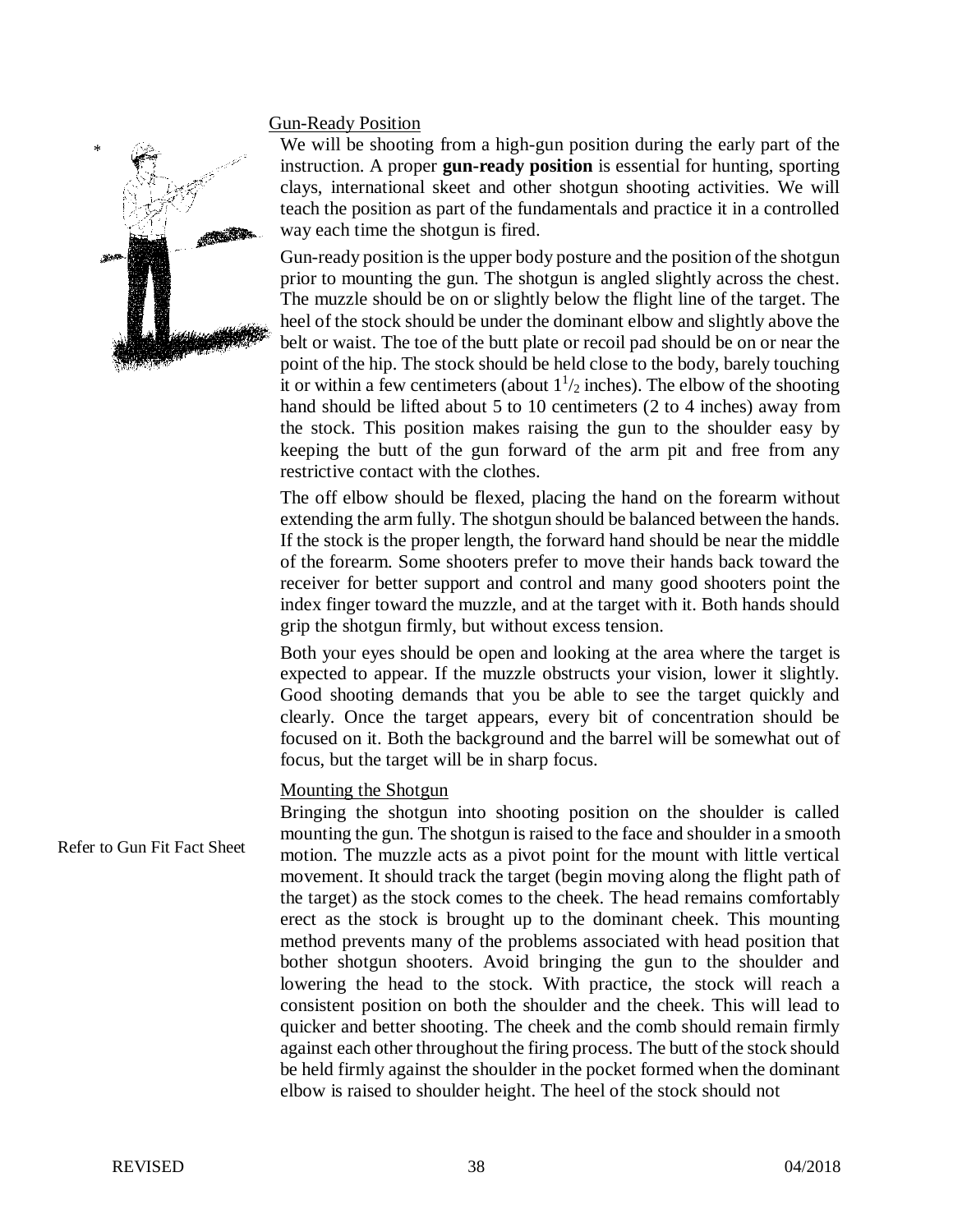project much above the top of the shoulder. That keeps most of the butt against the shoulder and helps to distribute recoil.

During the mount, the upper body should move forward slightly, leaning 70 to 80 percent of the weight on the front foot. The forward knee should flex slightly as well. This brings your head into a position almost directly over the forward foot. We will take our time with this process, mounting the gun before calling for the target. With practice the mount will become a swift and fluid motion that blends with the swing to the target and follow through.

#### Swing to the Target

As you gain experience and begin shooting from the gun-ready position, the mount and swing will blend into a smooth motion. Since we are starting with the gun mounted, the swing will be taught as a separate unit first. With the gun at the shoulder and your gaze shifted to the area where the target will appear, call for the target by saying "pull." As soon as you see the target, focus all your attention on it and point the shotgun at it by swinging the entire upper body and shotgun as a unit. When shooting at rising, straightaway targets, simply point the gun at the clay target and shoot. When other angles are encountered, you must swing the shotgun to and through the target smoothly. The legs and hips power the swing and the upper body and shotgun move as a unit. Some lead will be needed to hit a crossing target. Every shooter perceives an appropriate lead differently. A swing-through method of leading will usually succeed for most shooters. Starting with the shotgun behind the target, accelerate the muzzle through the target along its flight path. As the muzzle clears the target, point ahead of the target, fire and continue to swing. Target shooters often prefer a sustained lead where the muzzle is perceived as towing the target with a gap of appropriate length. Both methods require practice, and both depend upon the shooter to perceive the relationship between the muzzle and the target, pointing rather than aiming.

#### Trigger Pull

Successful shotgun shooting requires proper timing of a shot charge and a target. You must fire the shotgun when the muzzle is pointing at the location where the target will be when the shot charge arrives. Since the shot charge is spread over a fairly large area, there is no need for the careful aiming needed with rifle shooting. In fact, that approach is likely to cause all kinds of difficulties for the shooter. The trigger needs to be pressed with a quick, crisp pull, but not snatched or jerked. Violent movements can disrupt the smooth swing essential to good shotgun shooting. The shotgun should flow smoothly from the mount to the follow through without interruption by the trigger pull. Eventually, a conditioned reflex of hand-eye coordination will fire the shot when the target and muzzle are in the proper positions.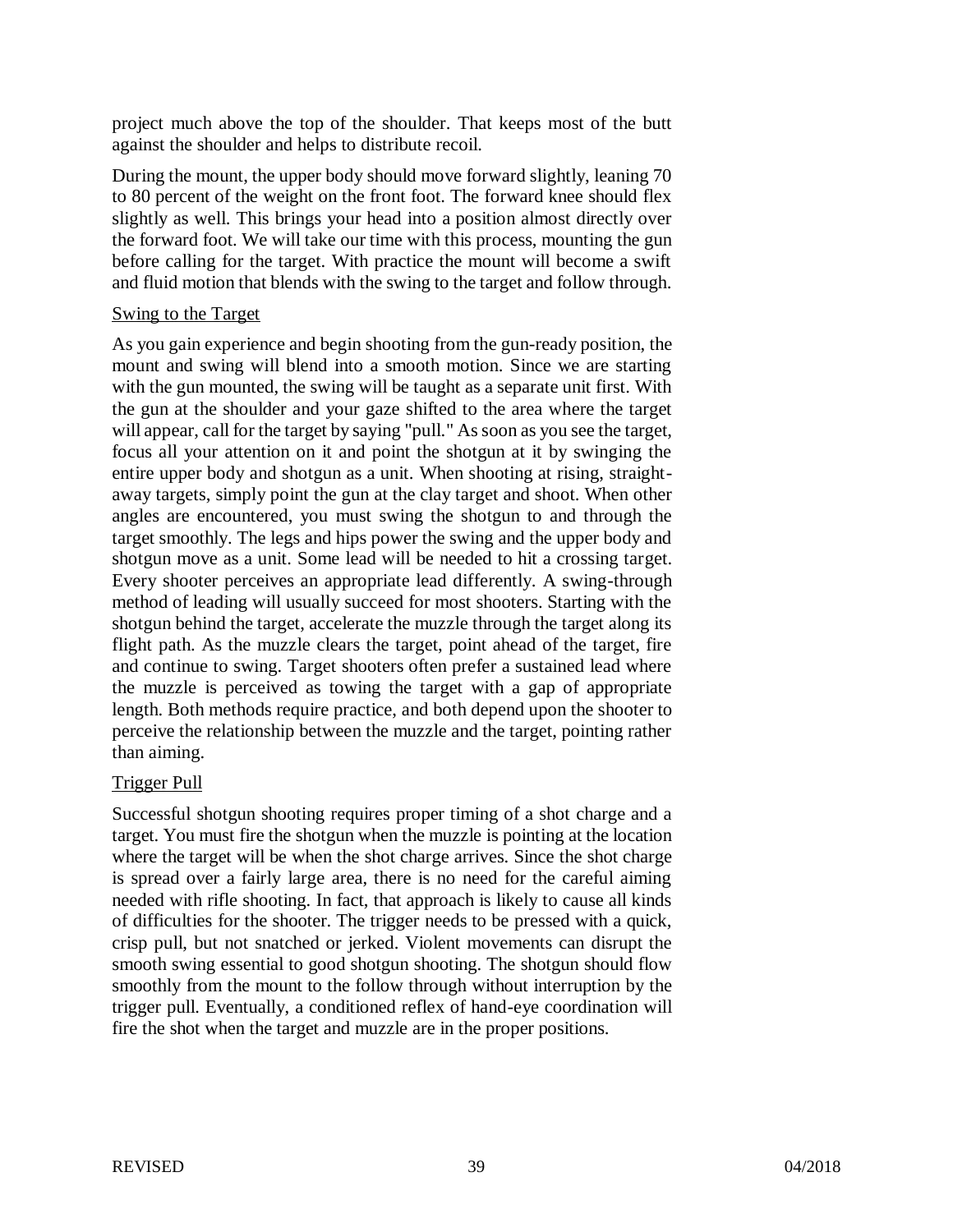#### Follow Through

#### **S.T.E.M. Connections**

*A Catapult Fling*





**Be careful when cocking the thrower arm or placing a target on it. It can deliver a very powerful blow if released.**

Follow through refers to the continued smooth swing of the shotgun after it is fired. Many instructors consider it the most important part of consistent shotgun shooting. Follow through the recoil of the fired shot until after the target is broken. To practice a follow through, many shooters follow a broken piece of the target to the ground. Follow through becomes more important as the speed of the target increases. As with other elements of the swing, good follow through is governed by movement of the hips and legs.

Putting all these elements together into a swift and smooth action may seem like a challenge. It is, but it is a challenge you can meet. We will put each of these skills together to help you hit targets effectively and add new challenges when you are ready. Let's move over to the firing line and get started on your skills.

## **Orientation to Clay Targets**

A standard clay target looks somewhat like a frisbee or a saucer. Other shooting games like sporting clays can use other types and sizes of targets, but we will use the standard trap and skeet target for instructions. These targets may be painted, unpainted or painted only on the dome. Usually they are painted white, yellow or orange for better visibility.

Watch while this target is thrown. I will call for the target as you will during instruction. "Pull." What did you notice about the target's flight? The target flew in a curved course, rising to a peak height, and then falling to the ground about 50 meters (55 yards) away. The target had a straight line of flight. The target was spinning as it flew. Let's watch a few more. Did you notice anything else about these targets? They landed close together, so they had a consistent line of flight. Wind gusts can cause them to rise, fall or curve to one side. They also slow down as they move down range.

## **Orientation to the Trap**

These traps are powered by a strong coil spring that can be adjusted to throw faster or slower targets. Tightening the spring increases target speed. The throwing arm is cocked by grasping its upper edge with the fingers of both hands and pulling it back until it latches in place. Be careful when cocking the thrower arm or placing a target on it. It can deliver a very powerful blow if released.

To place a target on the thrower arm, grasp the target by its dome with the finger tips and set the target on the thrower arm against the back rail. Note that the thrower arm has a line marked on it. Place the target on the arm touching that line. That is what controls the direction of the target.

To launch a target, pull the **lanyard**. That releases the latch, allowing the spring to pull the thrower arm around powerfully.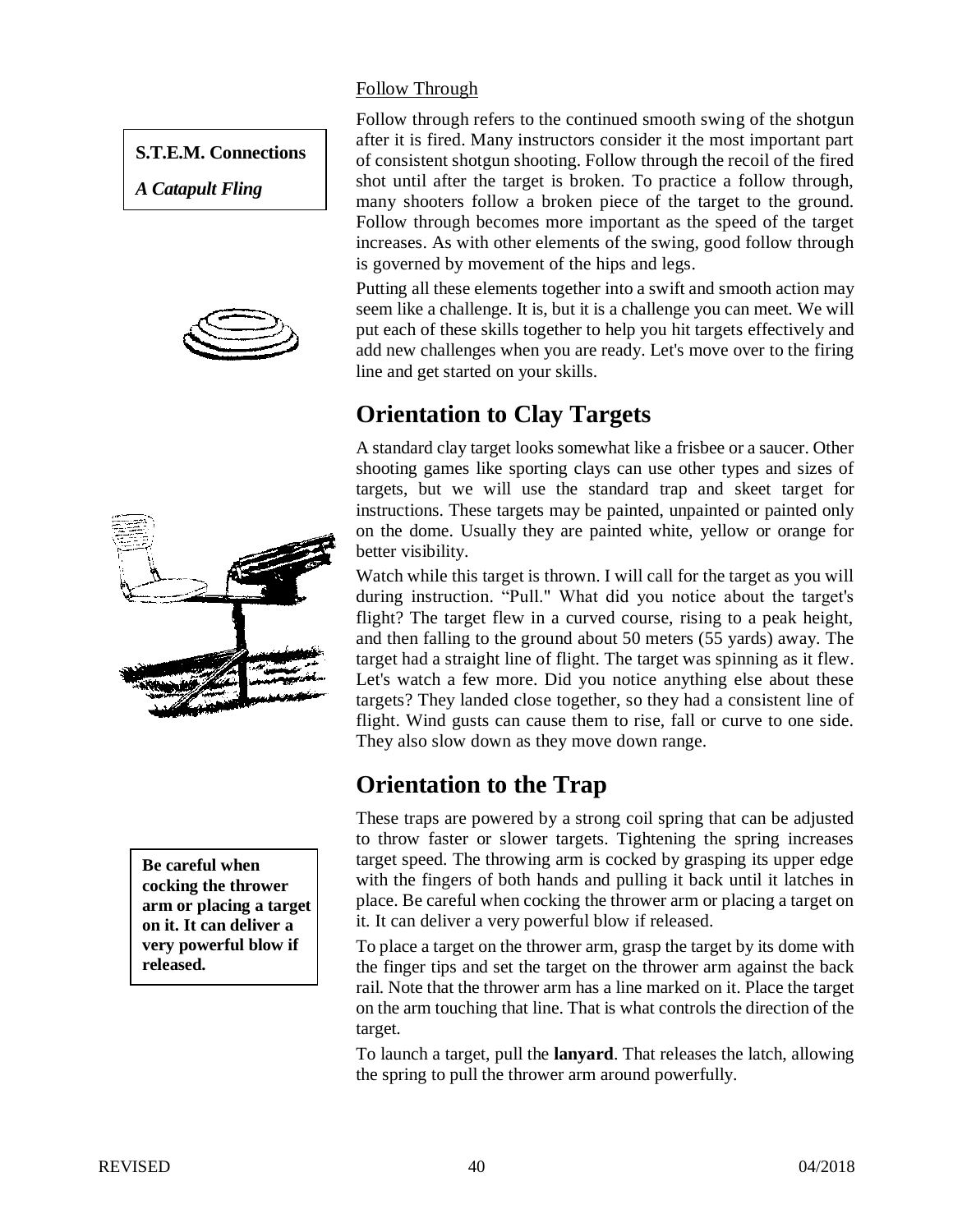*Never* release the thrower arm when anything is in its path. It could cause severe injury. Always leave the thrower arm un-cocked when the trap is not being used or is unattended. Let's spread out along the firing line and try throwing a target or two.

## **Orientation to Range Operation**

*Instructor note:* This discussion is based upon a range set up in a safe, open area. If you are using a regulation field, you will need to modify your orientation to meet the local conditions.

Before we go any further, we need to understand how the firing line operates. The traps are lined up on the firing line. The danger area includes not only the area covered by the targets, but the shot fall zone as well. That zone extends 300 meters (330 yards) down range from the firing line. Firing should never take place with anyone in that area.

We will be retrieving some of the targets we use, but no one should be forward of the firing line until or unless specifically authorized by the range officer or instructor. Only after all the traps are sprung and the shotguns are safely in the racks will we move down range.

Notice that there is a carpet square on the ground to the left of each trap. The shooter will stand on that carpet square. The coach stands between the shooter and the trap operator, keeping clear of the throwing arm and making sure the shotgun never endangers the trap operator. The coach or instructor will keep all ammunition under control, either loading the shotgun for the shooter or handing the shooter a round to load personally. Although each firing point will operate independently during the ball and dummy exercise, the range officer or chief instructor is in ultimate control of the entire range. No shooter may touch a shotgun until the range officer declares the range open to shooting by stating, "Live ammunition on the range" or "The range is hot!"

The safety area behind the tape barrier is for spectators and shooters who are not on the line at the moment. Those in the safety zone must be careful not to disturb the shooters on the line or interfere with the instruction in any way. Disturbance behind the line is extremely dangerous to those on the firing line. Inexperienced shooters may have a lapse in muzzle control if they become distracted or embarrassed by actions behind them. Show respect and restraint when off the firing line.

Anyone on the range may declare a cease fire by shouting "cease fire!" or "freeze!" when an unsafe condition exists. That command stops everything on the range immediately. All shotguns should be kept pointed in a safe direction, coaches and shooters should wait for instruction from the range officer, and all trap operators should make sure no targets are thrown. Once the problem is fixed, the range officer will declare the range open and shooting may resume.

(Refer to Fact Sheet #14 & Range Set-Up Diagram)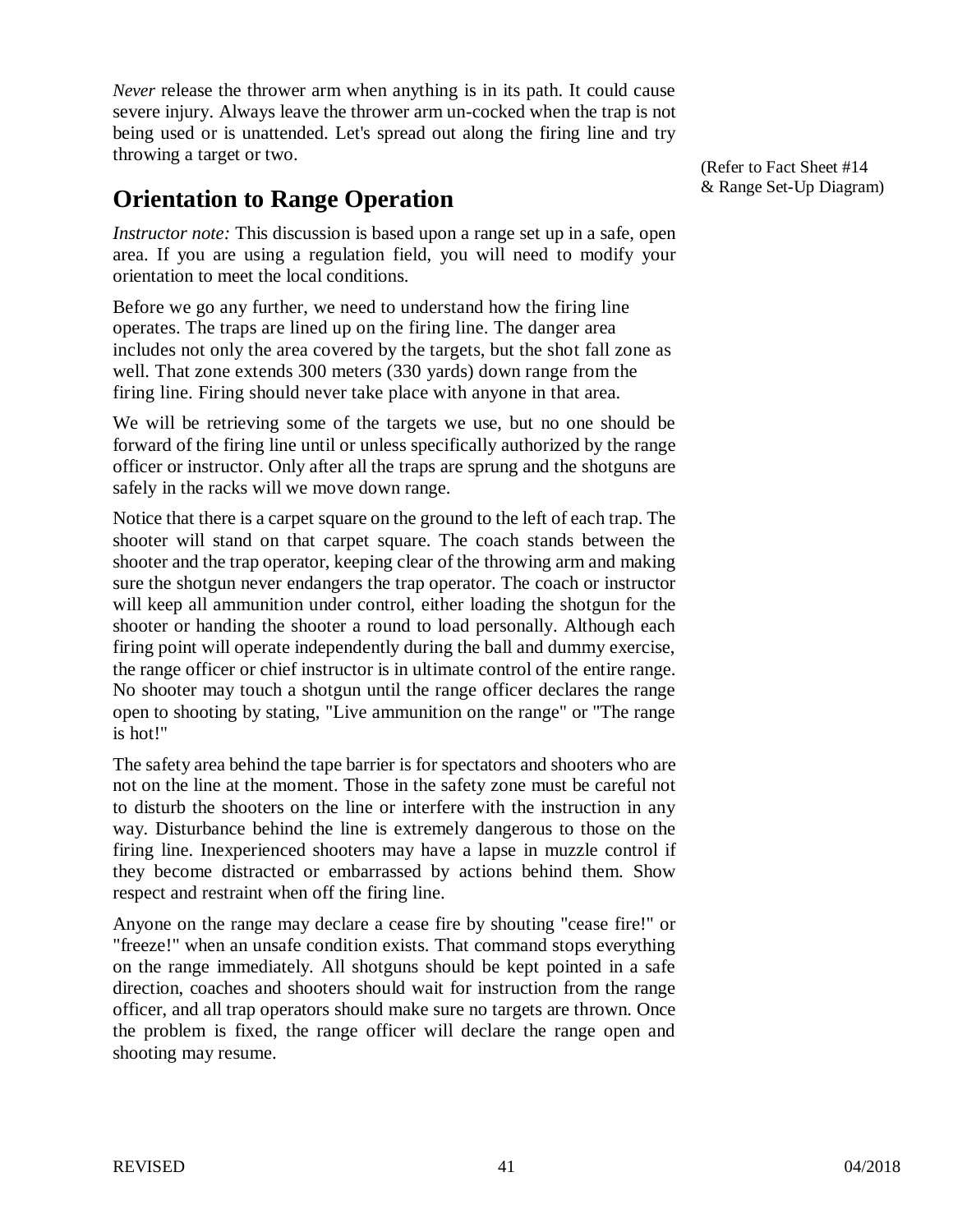Do not fire another round without checking the barrel for obstructions.

Should a miss fire or other malfunction occur, keep the shotgun pointed down range for at least 30 seconds. Do not move the shotgun until an instructor or range officer takes control of it. If any shell fails to perform properly (bloopers or squib loads), *do not fire another round without checking the barrel for obstructions.* If in doubt, raise a hand to get help from the range officer or assistants.

## **Summary**

We have learned a great deal about shotgun shooting and ourselves today. You determined your eye dominance. You learned the fundamentals of shotgun shooting without equipment and with unloaded guns, practicing the six fundamentals of shotgun shooting: stance, gun-ready position, mount, swing to the target, trigger pull and follow through. Then we moved to the range and you got a chance to throw a few clay targets on the trap, to watch some targets in flight and to become familiar with range operation. Next time we will start on the range. If you have any questions between now and the next session, please write them on a piece of paper and bring them to the next session.

## **Summary Activities**

- 1. Have a teen leader demonstrate proper shooting form without equipment, then with an empty shotgun and then with several live rounds. Review the elements of shooting form with the shooters after each sequence, and any that are necessary later.
- 2. Discuss the content of the lesson with the shooters, ask them questions or responding to questions they may have.
- 3. Have shooters practice the elements of shotgun shooting form without equipment in the classroom and with dowels or empty shotguns on the firing line.
- 4. Demonstrate the potential for problems caused by disturbance in the safety zone using instructors and teens as models. Use only dowels or mimetics without equipment for the demonstration.

## **Exhibit or Sharing Ideas**

- 1. List the things you have learned about shotgun shooting and range operation in your shooting journal.
- 2. Share things you learned with a parent or other interested adult.
- 3. Construct a teaching poster listing the six fundamentals of shotgun shooting, how to determine eye dominance or range layout. Post it where it will remind your group of the right way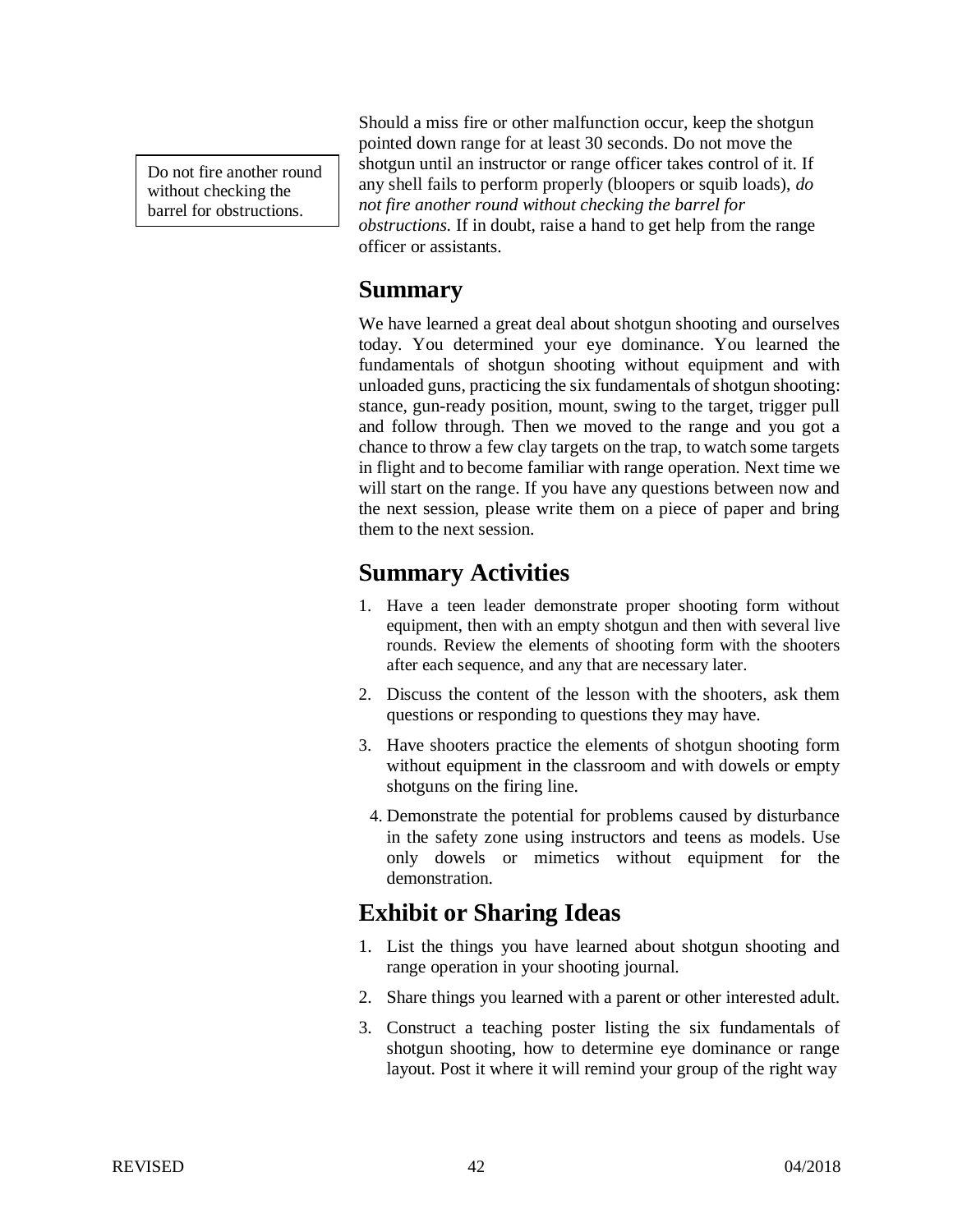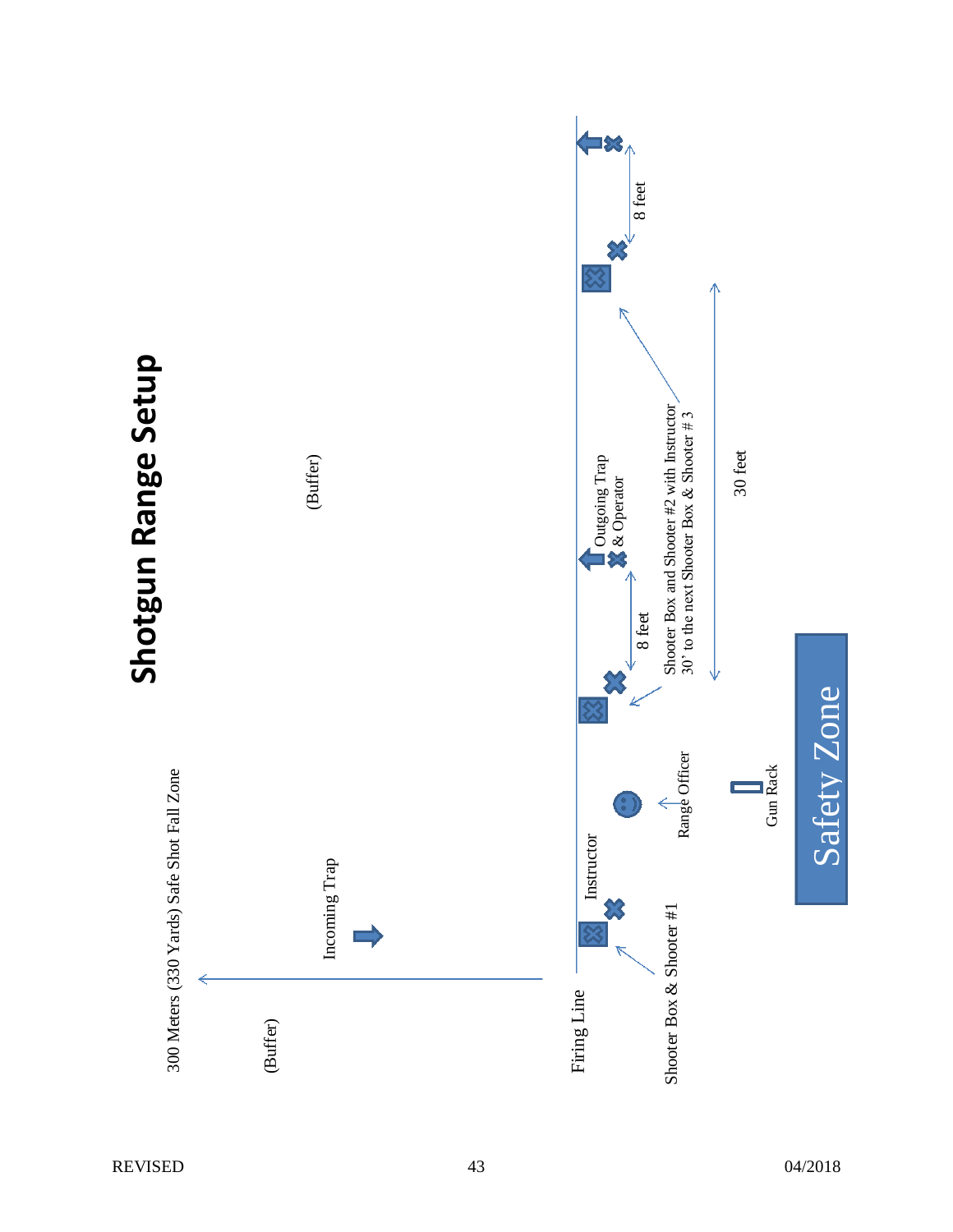## **Shotgun Shooting Fundamentals**

We covered six fundamentals for shotgun shooting when we met last time. You had a chance to practice a stance, go to a gun-ready position, mount the gun, swing to a "target" and follow through without having a trigger to pull. You have learned how shotguns operate and the importance of safety rules when using shotguns. You are ready to begin developing shooting skills needed for becoming a successful shotgun shooter. We will take this process step-by-step, moving slowly and carefully toward becoming an accomplished shot. Learning to hit a moving target involves a number of steps. The best way to learn is to be patient and take each step as it comes, even if it seems silly. We will not let you shoot your first shot before you are ready. Each of the steps we take is designed to prepare you for breaking your first target.

## **Range Safety and Orientation**

We discussed the shooting range last time. Anything down range of the firing line to the boundary of the shot-fall zone is a danger area. Shooters will be restricted to each of the shooting boxes marked by the carpet squares. No one is to approach the firing line until told to do so by the range officer (or chief instructor). All shooters who are not immediately involved in the shooting session must stay behind the safety line. The shotguns are in the rack between the firing line and the safety line. They have all been made safe before being put in the rack. Only the instructor for each firing point may pick up a shotgun. No one may have any live ammunition in their possession under any circumstance except for the instructors. When live ammunition is on the line and the line is ready for instruction, the range officer will announce it by saying, 'There is live ammo on the line." Anyone who sees an unsafe condition should shout "CEASE FIRE!" Any cease fire command must be obeyed immediately. If you are in the act of firing, stop if you possibly can. Stop where you are, open the action and remove the ammunition from the shotgun. Do not do anything else until the instructor corrects the problem and tells you to resume. These rules, and those we shared last time, are for your safety and mine. Anyone who does not follow them will be removed from the firing line.

## **Targets and Traps**

We have already observed several targets and practiced using the traps. Please pick up a clay target. Notice that it is very hard, made of clay and pitch and molded into a flying saucer shape. The targets are brittle, so they break easily when struck by shotgun pellets. Hit the target sharply in the center with your knuckles. Notice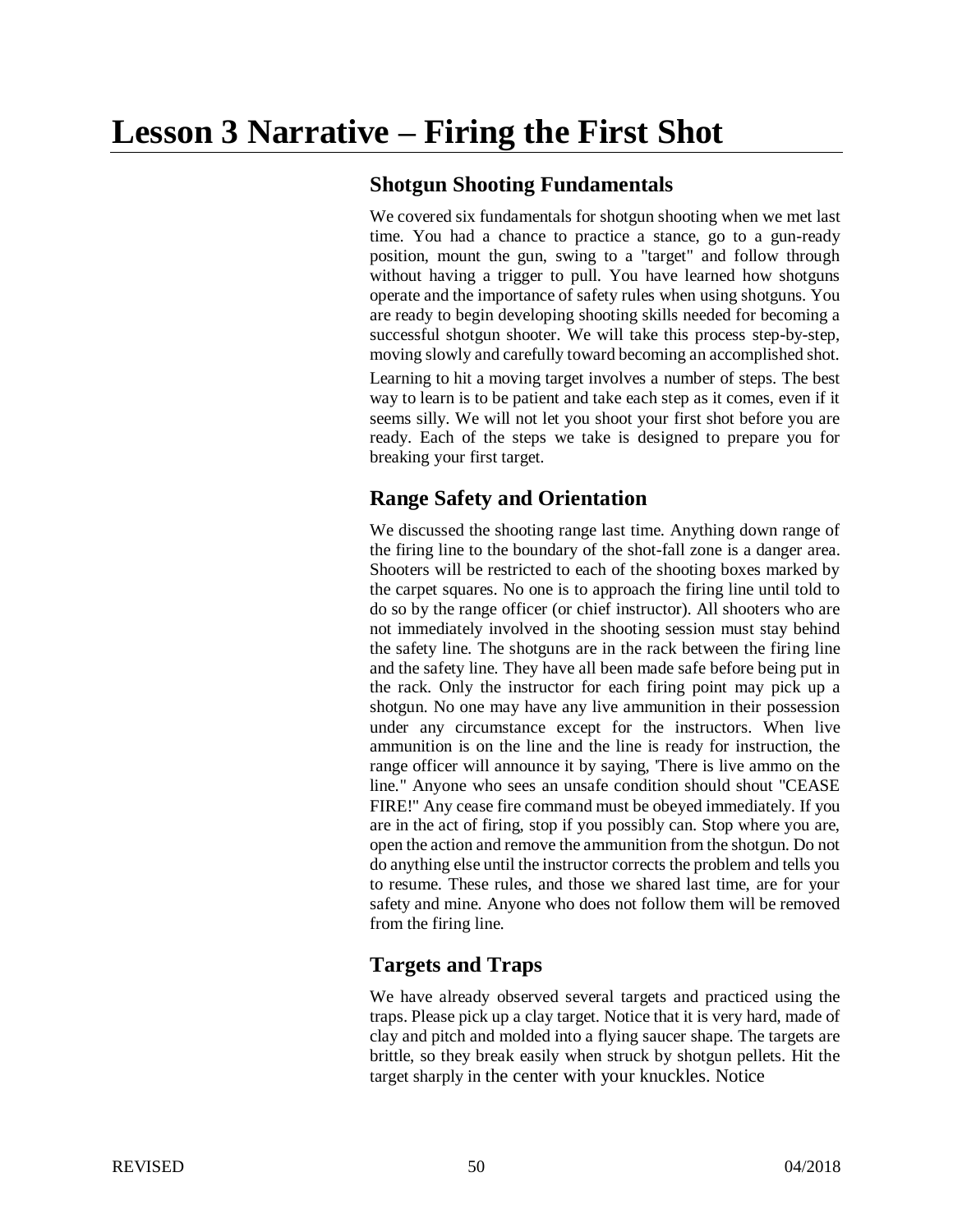that it shatters easily from the blow. The ease with which the targets break makes them as excellent indicator of hits by shotgun pellets. A visible chip from the target scores it as a hit. Millions of these targets are shot every year in practice and competition by shotgunners. Clay targets break down easily, but the pitch used in making them is toxic to swine. Do not use them where hogs could eat the chips. Remember that the traps are powerful and demand respect. When you operate the trap, take care in placing the target on the thrower arm so the targets will fly consistently.

## **Shotgun Shooting Step-by-Step**

#### Watching Targets

Let's all move to the firing line and review the flight of the target. Line up with about half the group on either side of the trap. Face squarely down range and watch as we throw several targets. As we learned last time, the shooters call for the release of the target by saying "pull."

"Pull." Note the speed of the target as it is thrown. "Pull." Notice that the target travels in a straight line. "Pull." Look at how the target rises to a peak and then travels downward. "Pull." Remember that the location on the thrower arm is important for getting the target to fly straight down range from the trap.

#### Finger Point

Assume a boxer's stance with the off foot slightly forward and facing the flight path of the targets. Extend the off arm and point the index finger while holding the arm at about a 45-degree angle to the ground. When the target appears, raise your hand quickly and smoothly to point at the target and follow it to the ground. Keep both eyes open and concentrate on the target. Do not try to aim with your finger, point! Ready? "Pull." Did anyone have a problem getting their finger on the target? Realign your stance to the area where you got on the target. This concentration on the target and pointing technique will make you successful with the shotgun. Try bringing your finger up and pointing at several more targets.

#### Finger Point and Bang!

Now let's repeat the same exercise with a new twist. This time the instant your finger touches the target, I want you to "break the target" by shouting "BANG!" Remember to follow through. [In most groups a few shooters will be significantly slower than the majority. Stress the importance of saying "Bang" the instant the finger touches the target. Some groups will tend to "bang" in unison. It is very unlikely that all shooters will get on the target simultaneously. Emphasize that they should say bang when they get on the target, not when others do so.] This process is programming your mental computer to perform instinctively when live firing starts later.



(Refer to debrief on Firing the First Shot)



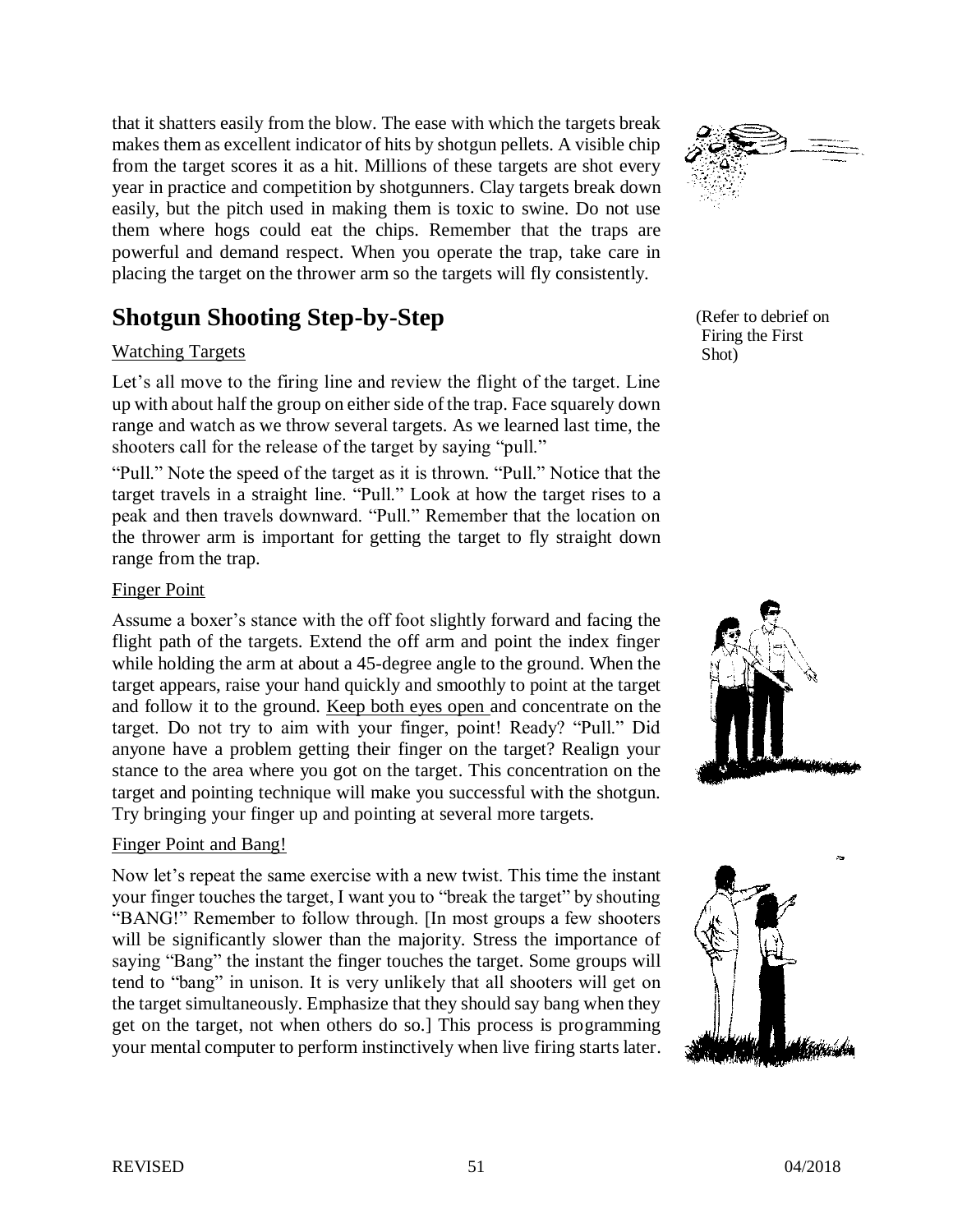[Repeat this activity as many times as necessary.]

Before we go on to the next step, let's review the basics of shotgun handling. Keep the muzzle of the shotgun pointed in a safe direction always. Keep both the magazine and chamber empty with the action open and exposed to view except when ready to shoot. Note that the action is open, and the gun is unloaded. Visually and physically check the chamber and magazine to assure that the shotgun is unloaded. Finally, keep your finger off the trigger until you are ready to fire. [This should be repeated with each shooter on the line as well.]

#### Dry Point with the Shotgun

Your first shotgun handling experience will be a repetition of the first three fundamenta1s. Get into your boxer's stance. Be sure you are balanced and facing the target breaking zone. Swing yourself to the right and the left. Can you move freely through either side of the area where you expect to break the target? If not, change your position until you are able to move freely

Assume the gun ready position. I will put the gun in the proper position on your shoulder. Bring your face to the stock and look down the barrel. What do you see? Now I will put the muzzle in the proper place and all you have to do is concentrate on the target. Relax but be ready for action. Watch in the area where the target will appear and call for the target. When the target appears, point the gun at it and follow it all the way to the ground. [Repeat this exercise several times. Be sure to take the shotgun from the shooter and return it each time. Follow the thank-you-you're-welcome procedure each time. During pauses for advice, take the shotgun so the shooter does not tire too quickly.]

#### Dry Fire

This time, we are going to close the action on an empty chamber and pull the trigger when the shotgun touches the target on the swing. This is known as dry firing the shotgun. It is an excellent way to practice your swing and timing. Any time the action is closed for the rest of the session, I will tell you that the shotgun is loaded and ready to fire. As before, you should treat the shotgun with the respect due a loaded one at all times.

The safety is off; the shotgun is loaded and ready to fire. Again, I will put the gun in the proper place on your shoulder and have the muzzle where it needs to be. Look to the area where the target will appear. Remember to fire as quickly as the muzzle touches the target and to follow through until the target touches the ground. [Repeat this process four or five times.]

#### Ball and Dummy

When the instructor sees that the shooter is getting on the target and firing, a live round is slipped into the chamber during the loading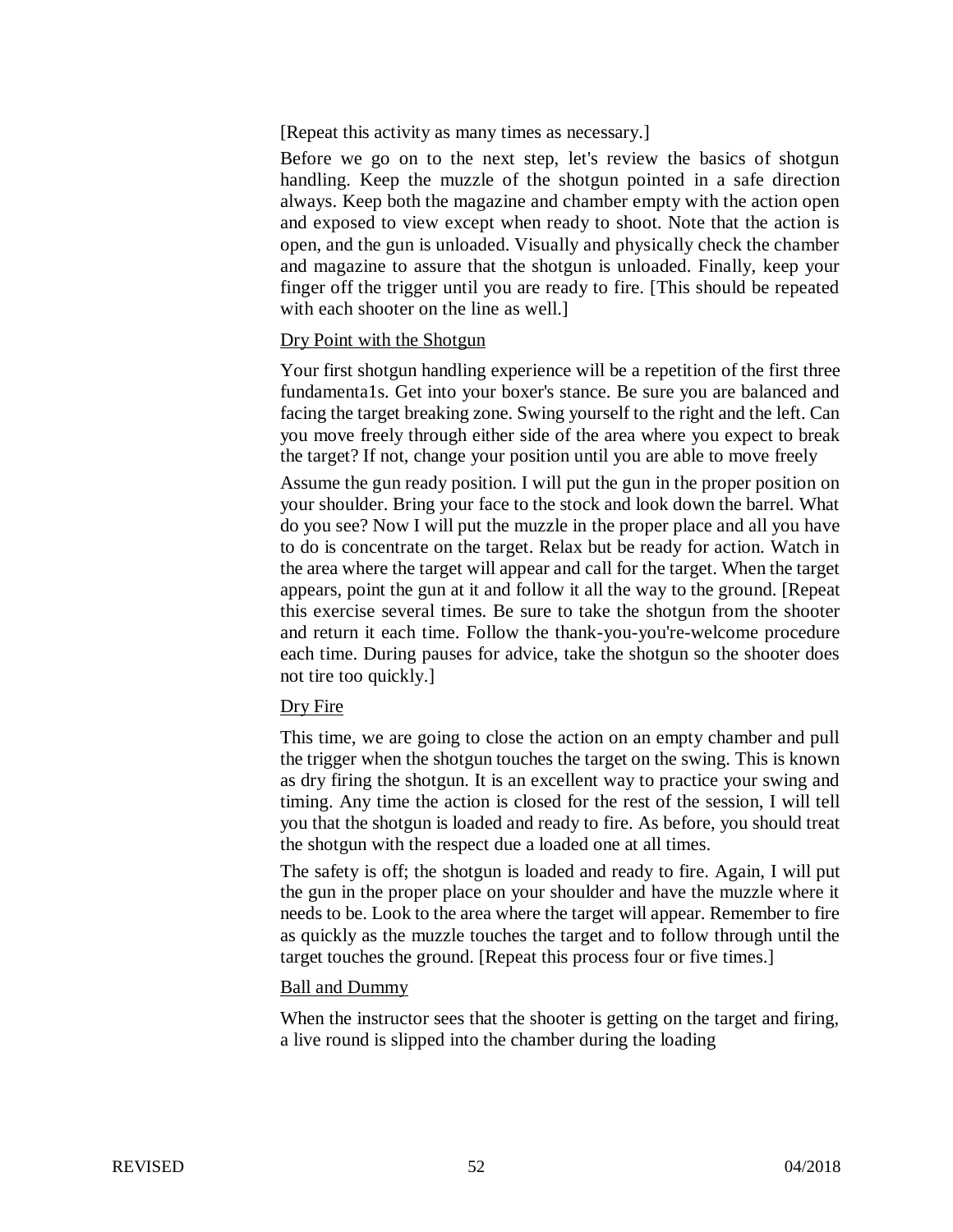process. The shooter will hit the target most of the time. If the shooter is hitting the targets well and handling the shotgun properly, the instructor may elect to permit him or her to load and fire the final round on their own. The shooter should not fire more than about five rounds in this session.

#### **Summary**

Shotgun shooting, like any other sport, requires skill, coordination and a lot of practice. Concentration and programming your mental computer with lots of perfect practice will develop your skill and reflexes. Do not be too hard on yourself if you missed a few targets today. Everyone misses some. You probably feel a little tired. Even though we only fired five shots, you "fired" quite a few more. As we continue to practice, your stamina will increase. Continue working on shooting form and you will get better. At our next session, we will review these steps and practice shotgun shooting.

#### **Summary Activities**

- 1. Have a brief discussion session about things the shooters learned or questions they have about shooting straight-away targets.
- 2. Teen or junior leaders or assistant instructors can tutor shooters who have had difficulty during the live firing stage.
- 3. Shooters should prepare to coach each other using the coach pupil method in later stages. In this session, the technique can be used up to the live firing stage.

## **Exhibit or Sharing Ideas**

- 1. List things you learned in this session in your shooting journal.
- 2. Make a poster showing the steps to safe and effective shotgun shooting. Display it in a location where it can be reviewed by other shooters in the program.
- 3. Share things you have learned in the lesson with an adult or parent who is interested in shooting.
- 4. Demonstrate the fundamentals of shotgun shooting without a shotgun for your club or another small group.
- 5. Demonstrate how to pass a shotgun between two persons for your club or another group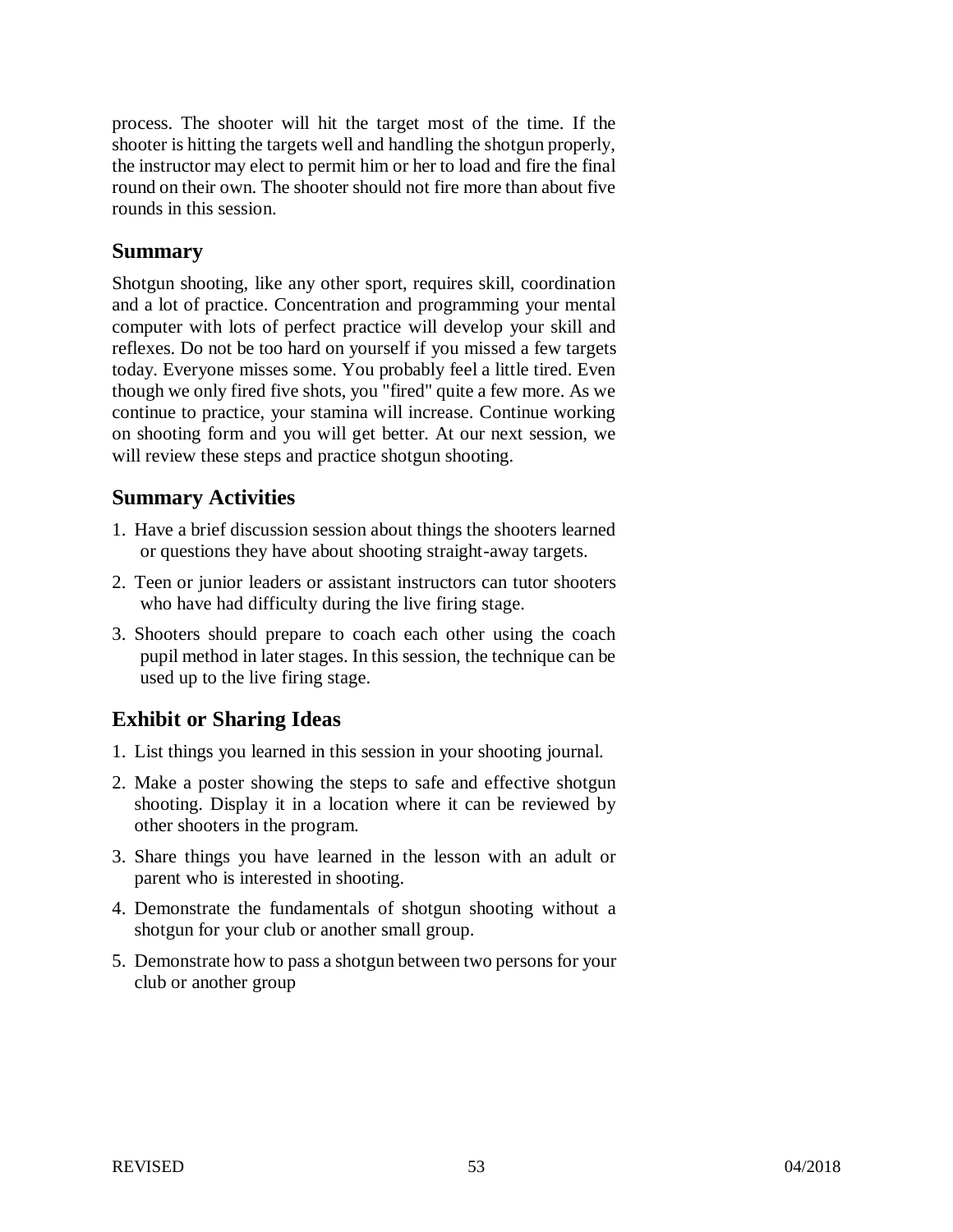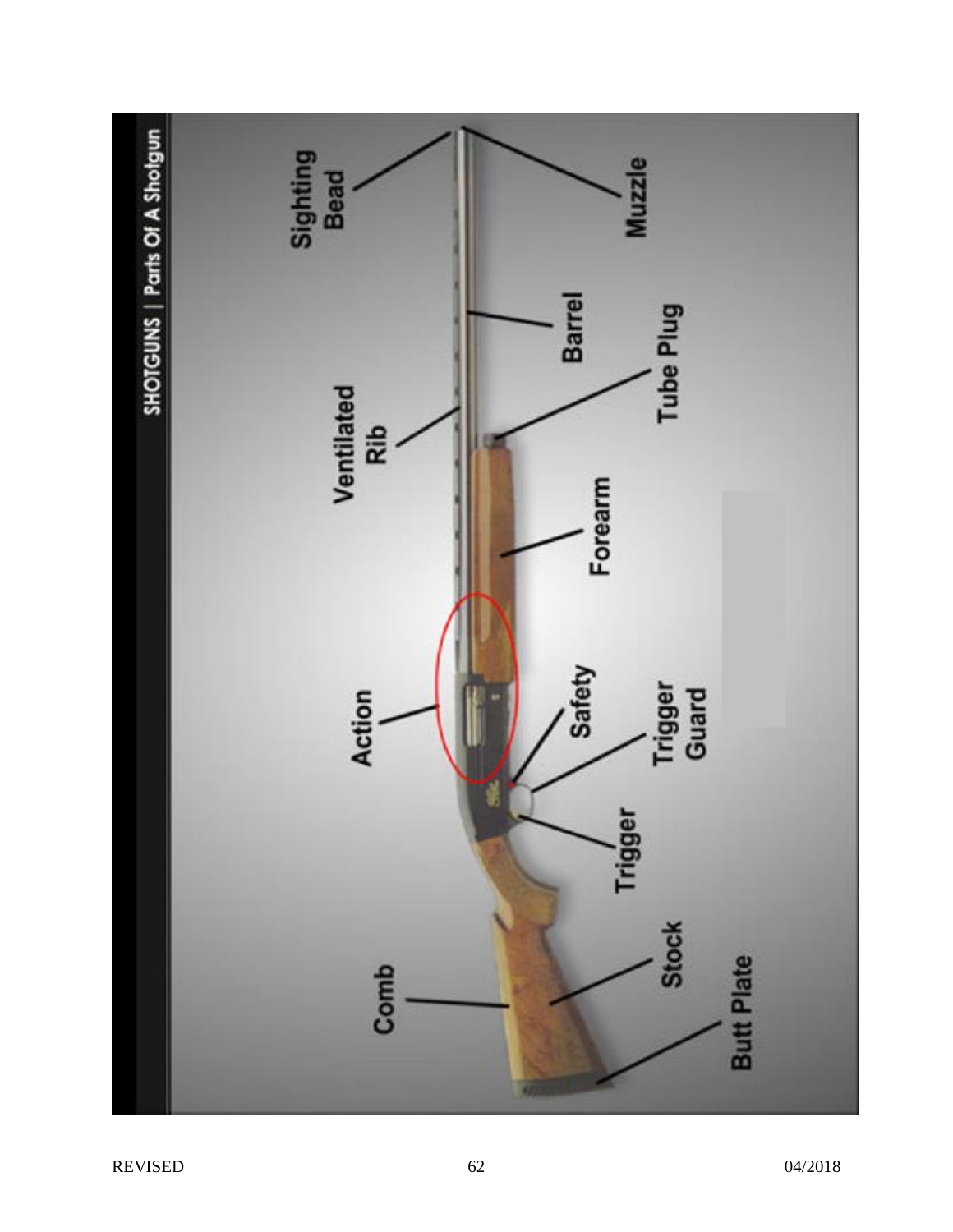## **History of the Shotgun**

Shotguns have been in existence for centuries. Before development of the rifling process, firearms could be used with either a single projectile or multiple projectiles. Shotguns developed as specialized firearms to shoot multiple projectiles over relatively short ranges. In their earliest form, they were used for military purposes. As ignition systems increased in speed and reliability, shotguns became practical for self-defense, controlling wildlife or killing game for food. The shotgun, or **scattergun** as it was often known, served prominently in the early development of North America, both as a good gathering arm and a weapon.

The bell-mouthed **blunderbuss** commonly pictured as the Pilgrim's hunting tool was a **matchlock** arm that was cumbersome and slow to fire. They were used to hunt game that was at rest or moving slowly. The **wheel lock** designs were faster, but they were complicated and very expensive. When the **flintlock** design became available, shotguns became accessible and effective hunting arms and the arm of choice for hunting moving game. Cap lock muzzle loading shotguns increased their speed and reliability, and soon they were replaced by single- or double-barrel breach-loading shotguns. Other action types developed rather rapidly, giving us the wide variety of shotgun designs available today.

Shotguns are the arm of choice for swiftly moving targets or situations where a pattern of smaller pellets (shot) is preferred to a single projectile. They still have some law enforcement and military applications, but most of all shotgun use is for recreational purposes. Millions of shooters participate in a variety of shotgun-shooting games using clay targets. The shotgun is also preferred by many hunters for small game, waterfowl, or upland birds. In some areas, the versatile shotgun is even used with specially designed loads of buckshot or a single projectile for hunting big game.

The shotgun usually fires many pellets, called **shot**, instead of a single bullet. Once the shot leaves the barrel it spreads out forming a pattern. The pattern is the area covered by the spreading bullet, increasing the likelihood of hitting the target.

## **Parts of the Shotgun**

The phrase "lock, stock and barrel" refers to the major parts of a muzzle loading firearm. Modern shotguns are made up of three basic groups of parts: **action** (like the lock), **stock** and **barrel.** They work together to make a functional shotgun.

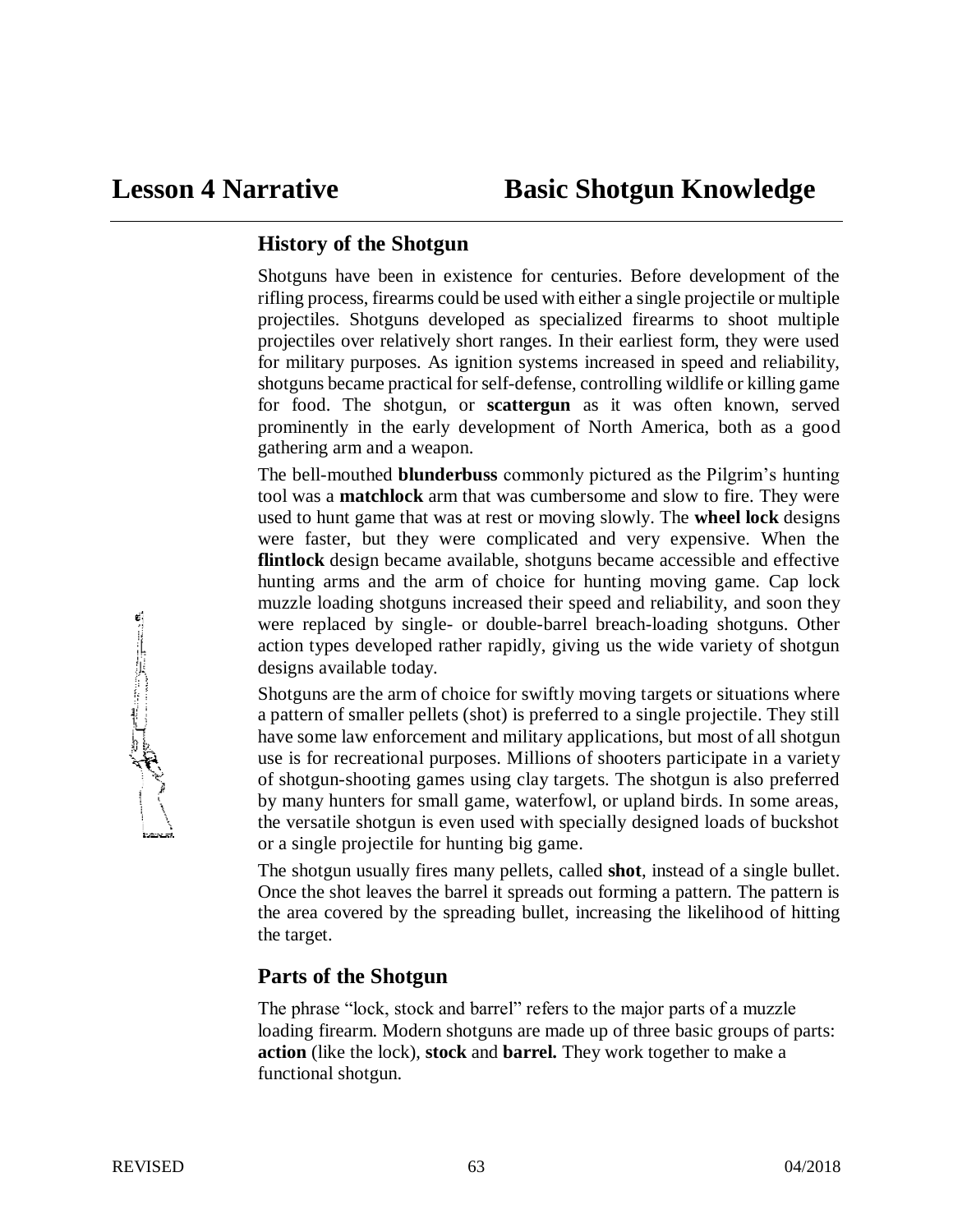#### Stock

The **stock** is the shotgun's handle. It helps you hold and shoot the shotgun comfortably and accurately. Fiberglass (or other reinforced plastics) and metal stocks are available, but most shotgun stocks are made of hardwood. Each part of the stock performs a function for the shooter. Stock designs affect shot placement, accuracy and shooter comfort. Most shotgun stocks have two sections, divided by the **receiver.** The rear part that fits the shoulder and supports the shooting hand and the cheek is called the **butt stock.** The part that supports the forward hand is called the **for end, forearm** or **fore stock.** On some shotguns movement of the forearm operates the action. Understanding the parts of the stock and how each part influences the behavior of the shotgun aids in shooting more comfortably and accurately.

The butt of the stock is the part that rests against the shoulder when the shotgun is mounted for firing. The blunt, top part of the butt is known as the **heel**. The more pointed, bottom part of the butt is the **toe.** Many shotguns have a **butt plate** made of plastic, metal or rubber attached to the butt. Others have a **recoil pad** made of honey combed rubber in that area. The butt on a few shotguns is simply checkered wood, with or without a metal skeleton around it. The shape and size of the butt is important in proper gun fit and recoil distribution. The vertical distance from the top of the heel to a line extended from the upper surface of the barrel measures **drop at the heel.** The amount of drop at the heel affects both the apparent recoil and the shooter's stance.

The top edge of the butt stock, running from the heel to the grip or wrist is the **comb.** A shotgun is properly mounted when the comb is brought firmly to the cheek. Like the drop at the heel, the **drop at the comb** is important in determining how "straight" or "crooked" a stock will be. Stock straightness is a major factor in regulating the relationship between the point of impact and the shooter's impression of where the muzzle is pointing. Straight stocks tend to pattern higher. Crooked stocks tend to pattern lower. Straight stocks also tend to recoil back rather than upward, reducing the apparent or felt recoil. When the gun is used to shoot rising targets, as in trap shooting, the comb may be built up to raise the **point of impact.**

The **grip** or **wrist** is the part of the stock you hold in your trigger hand. The grip is usually one of two basic shapes. The pistol grip is the most common. The straight or English grip is found on many light-hunting guns. Like building up the comb, the straight grip tends to raise the point of impact. The grip is often checkered to give the hand a more secure hold.

The part of the stock located under the barrel is called the fore stock, for end or forearm. Like the grip of the butt stock, the for end is often checkered, carved or otherwise sculpted to increase the security of the grip by the forward hand.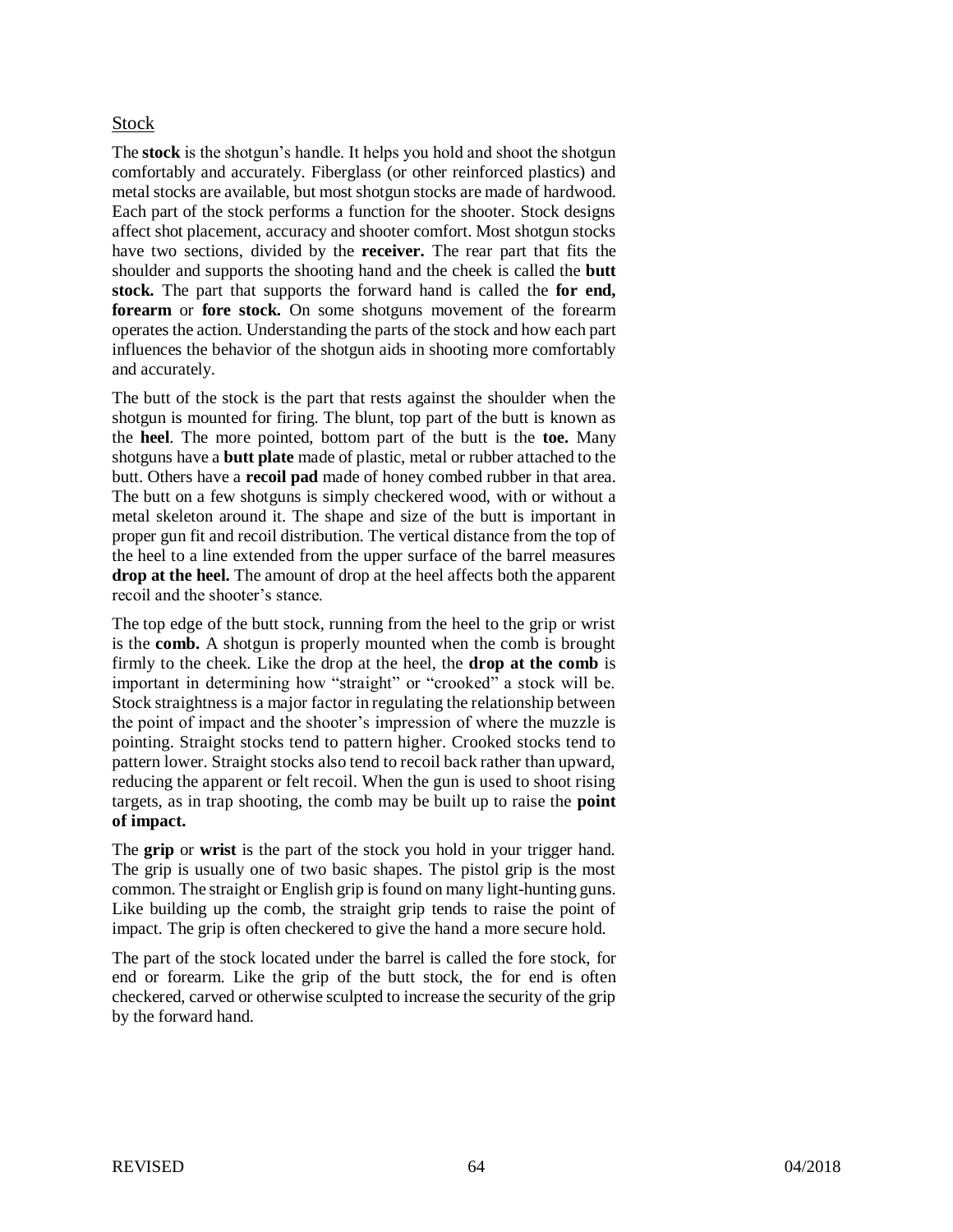Barrel

The **barrel** is simply a tube through which the shot passes on its way to the target. The end of the barrel that holds the unfired cartridge is the **breech end.** The end from which the fired shot emerges is the **muzzle**. Since the muzzle points toward the impact area, muzzle direction must be controlled at all times to ensure safety.

The inside of the barrel is called the **bore.** Most shotguns have smooth bores, although a few specialty barrels may have straight or spiral rifling. In contrast, rifle barrels almost always have a spiraling set of lands and grooves that cause the bullet to spin, thus increasing its stability in flight.

Today most shotguns are manufactured in one of six standard bore diameters. Bore diameters are measured in **gauges.** Gauge is a measure that originated in England long ago. Gauge was determined by the number of bore-diameter lead balls that could be cast from one pound of lead. Thus, the smaller the gauge number, the larger the diameter of the lead balls and the shotgun bore. A 20-gauge shotgun (20 lead balls to the pound) is substantially smaller in bore diameter than a 10 gauge (10 lead balls to the pound). Most shotguns are manufactured in six standard sizes. The modern gauges, starting with the largest bore, include 10, 12, 16, 20 and 28-gauge guns. The sixth standard boring is the .410 bore. This exception to the rule for shotgun sizes, this one is a .410 caliber, that is, its bore is 410/1000 inch in diameter. If expressed as a gauge, the .410 would be a  $67<sup>1</sup>/2$ -gauge gun. Standardized ammunition sizes and barrel dimensions for each of these shotgun borings have been established by the arms and ammunition manufacturers. For safety reasons, cartridges designed for different borings should *never* be mixed. Ammunition for some boring will lodge in the barrel of others with potentially fatal results. Most shooters know that a 20-gauge shell will lodge in a 12-gauge barrel, but other potentially deadly combinations exist. Sixteen-gauge shells will lodge in 10-gauge barrels, and 28-gauge shells will lodge in 20-gauge barrels.

Externally the shotgun barrel appears to be a simple tube, usually with a small bead near the muzzle. It may also be fitted with a solid or ventilated rib. In some over/under doubles the side ribs are also ventilated to help disperse heat. Almost all shotgun barrels have one or more beads on them. Field guns usually have an additional smaller bead midway along the rib. These reference points may be made of metal, plastic or a combination of materials. Shooters may refer to them as sights, but they are merely reference points. Proper shotgun shooting calls for the gun to be pointed rather than aimed.

Internally shotgun barrels are more than just a tube. At the breech end, they have a chamber designed to fit snugly around the appropriate shotgun shell. Beyond the chamber, the tube may have a uniform diameter; but most shotguns have some constriction at the muzzle end of the barrel. That constriction is called a **choke**. The



(Refer to Supplement Sheet # 6)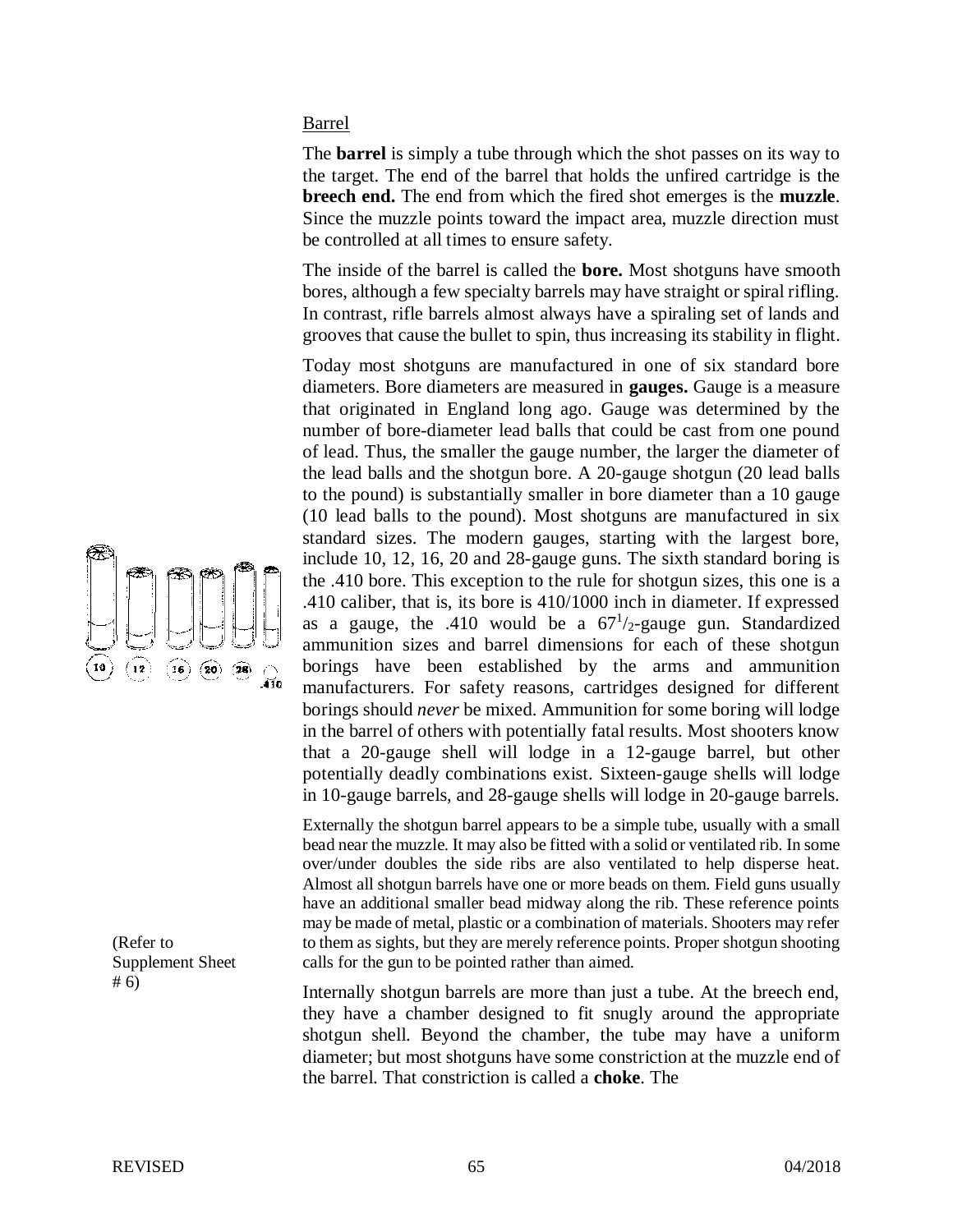choke controls how fast the shot will spread out after it leaves the muzzle. Within a rather narrow range of tolerance, increasing choke constriction decreases shot dispersal. By keeping the shot in a more restricted area (a tighter pattern), the density of the pattern is increased. That increases the effective range of the shotgun, allowing the shooter to fire at longer distance. Selecting the appropriate choke for the type of shooting being done is part of learning to use a shotgun effectively.

A series of "standard" chokes are defined by the arms and ammunition manufacturers. These definitions include a range of tolerance, and they may differ among manufacturers or between guns. A shotgun with no choke constriction has a cylinder bore. Listed in order of increasing amounts of constriction the standard chokes include: cylinder, skeet, **improved cylinder, modified,** improved modified, **full** and extra full. (The ones in bold print are most commonly seen in field guns. The others are found mainly in target guns or those designed for special purposes, like long-range water fowling, turkey hunting or shooting slugs.) A full or extra full choke shotgun has the tightest constriction and the greatest range. At close range a full choke pattern can be too small to consistently hit a moving target. When a close target is hit, the pattern is so dense that a clay target is "smoked" (reduced to a cloud of dust) or a game animal is ruined. The modified choke has less constriction than a full choke. The modified choke will have a shorter effective range than a full one, but a wider pattern at close ranges. The improved cylinder choke is less constricted than the previous two and gives a wide pattern at close range.

Three basic types of chokes are available in modern shotguns. First, in many shotgun barrels the choke is an integral part of the barrel, built into it during the manufacturing process. In other barrels, a threaded portion of the barrel may accept short tubes with different choke constrictions built into them. Having a variety of choke tubes that may be used greatly increases the versatility of a shotgun. The tubes are small enough to be easily carried in the field or to the range. The third choke design is a collettype that is adjusted by rotating a collar. As the collar is tightened, the collet moves a set of thin steel blades closer together. That increases the choke constriction and degree of choke. These devices are attached to the barrel after it is made. Different chokes are obtained by adjusting the collar to the proper setting.

#### Action

The moving parts that allow you to load, fire and unload the shotgun are called the **action.** Most of these parts are housed in a metal frame called the **receiver**. There are many different types of actions, among the most common are **hinge, bolt, pump** or **slide** and **self-loading** or **semiautomatic**.

In nearly all cases, the action cocks a shotgun by compressing a main spring that drives the **firing pin** or **hammer**. The spring-loaded

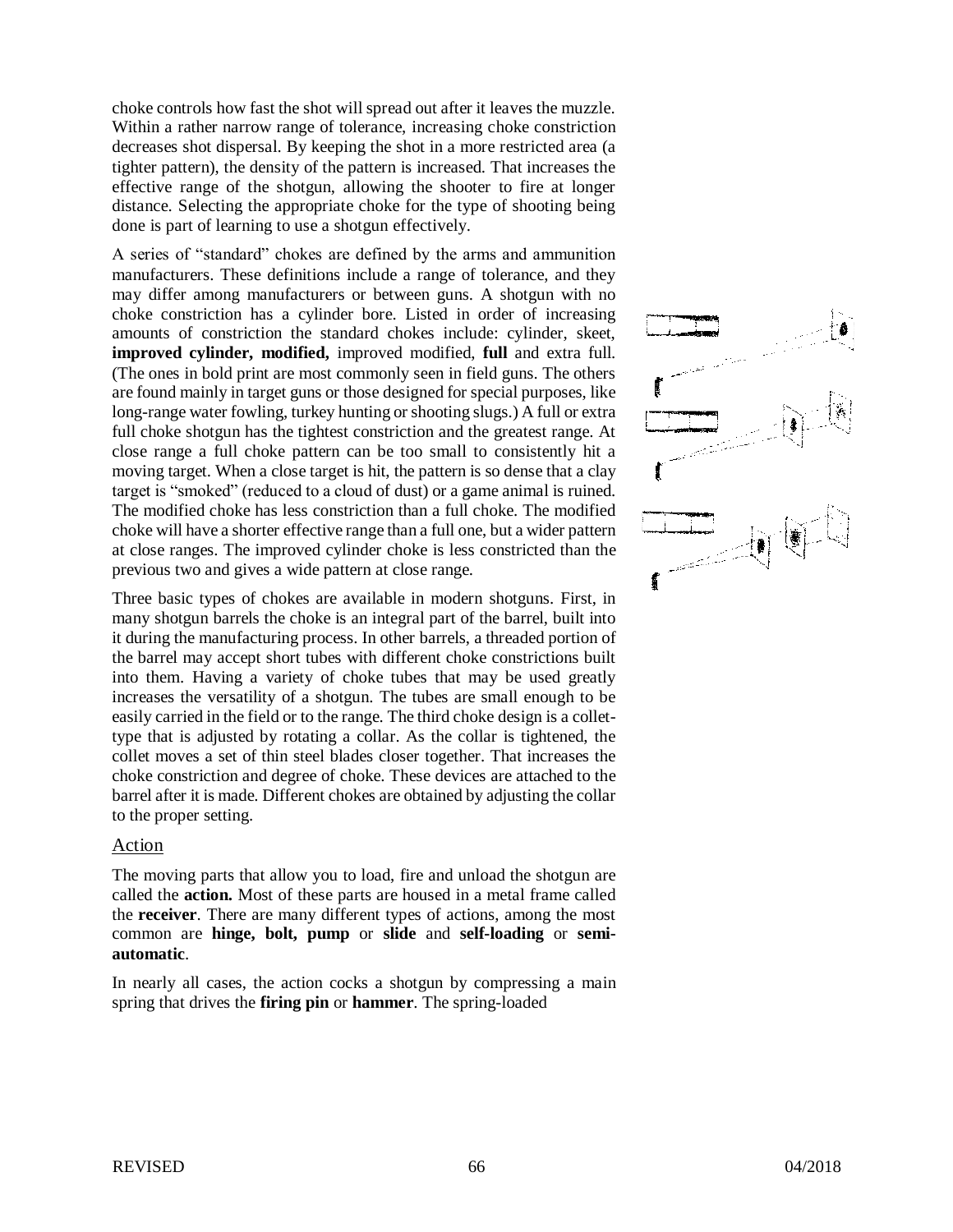hammer locks in place until released. Loading is done by opening the action and placing a shot shell into the chamber (or a loading port) at the breech end of the barrel. Then the shell is locked in place with a bolt or breech block as the action is closed. Operating the action on many shotguns requires you to activate a button or lever called the **action release.** The cocked and loaded firearm can be fired immediately and should always be treated with care and respect. On a target range, the shotgun should be loaded only in immediate anticipation of a shot and according to the rules of the game being shot. When in the field (hunting), the **safety** should be placed in the ON position. A safety is a mechanical device. Like other mechanical devices it may fail to operate properly. Ultimately safety depends on the person holding the shotgun. Never point a gun at something you are not willing to shoot. We will learn more about safe gun handling in a future lesson.

To fire the shotgun, move the safety to the OFF position (if it was ON). Then simply press the **trigger.** That releases the spring energy stored by the opening of the action, causing the firing pin to strike the battery cup and fire the round. The trigger is the lever pressed to fire the shotgun. It is surrounded by a **trigger guard** to help prevent accidental firing. The trigger finger should stay outside the trigger guard until you are ready to shoot – under all circumstances. Under hunting conditions, the finger acts as an additional trigger guard to prevent brush or other obstructions from reaching the trigger. Remember – ALWAYS keep your finger outside the trigger guard until you are ready to fire.

Some types of shotguns have a **magazine**, a part of the action that stores additional shot shells until they are ready to be used. Operating the action ejects the fired shell and loads a fresh one into the chamber. Some boltaction shotguns have clip-fed magazines, but most shotgun magazines are tubular and located immediately below the barrel. A careful shooter always checks both the chamber and magazine of a shotgun to be sure they are empty before handling it.

#### **Action Types**

There are four basic action types commonly used in shotguns. One of the oldest designs is the hinge or break action. This action operates much like a hinge on a door. The action is opened by pressing the action release lever (usually to the right). The barrel(s) are then pivoted down, exposing the chamber(s) of the shotgun. This cocks the action and lifts spent cartridges to ease removal or ejects them by spring action. To load, place live round(s) in the chamber(s) and close the action. Hinge-action firearms are easily checked to see if they are loaded or if the barrels are obstructed because the shooter can physically see down the barrel(s). Shotguns of this type come in three basic forms. Many single-shot break action models are available. Some of them are inexpensive, and other are among the most expensive shotguns made. Double-barreled shotguns (doubles) come in two basic styles. The barrels may be fixed **side-byside** or stacked vertically. Those with the side-by-side arrangement are

**ALWAYS keep your finger outside the trigger guard until you are ready to fire.**





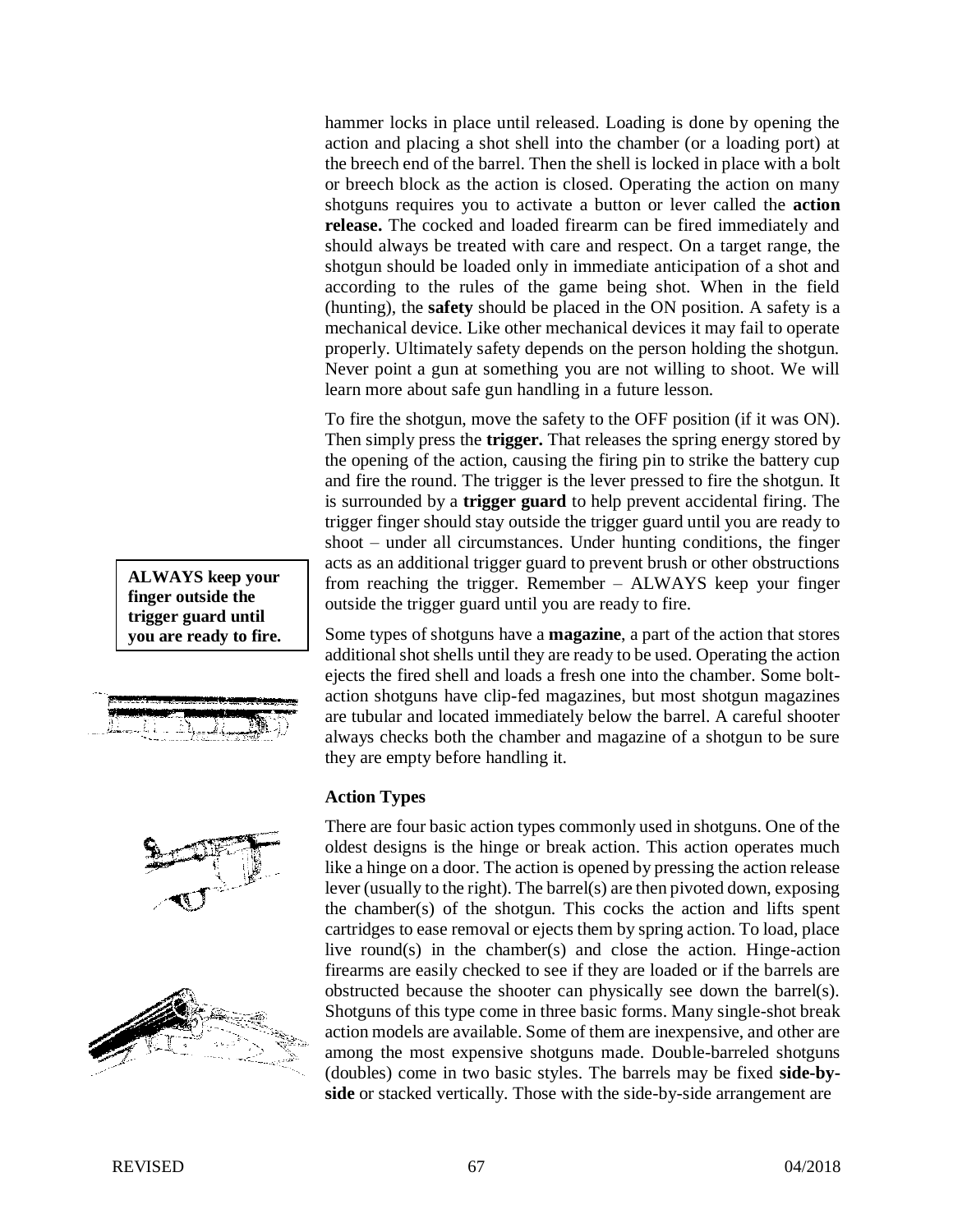known as doubles or side-by-sides. Those using the vertical arrangement are called **over/under.**

**Bolt-action shotguns** operate on the same principle as a door bolt. Much more common in rifles than in shotguns, the bolt action is strong but relatively slow. Bolt-action shotguns are usually relatively inexpensive guns. Lifting the bolt handle cocks the shotgun, and drawing the bolt back ejects the spent cartridge. A new one loads when you push the bolt forward and rotate the bolt handle downward, locking the action closed. These shotguns are suitable for many types of hunting, but slow cycling and awkward action for a second shot makes bolt actions a poor choice for most clay target games. Bolt action shotguns are readily available, but probably the least common action in use today.

**Pump or slide action shotguns** resemble a trombone or an insect sprayer in action. Pulling the forearm back toward the receiver cocks the action and ejects the spent shell. Pushing it back toward the muzzle loads the next round and locks the action closed. If the shotgun is not fired, the gun remains in a closed and locked condition until an action release (usually located near the trigger guard) is pressed. Experienced shooters can fire several rounds in rapid succession, often as quickly as a shooter using a semi-automatic shotgun. Many hunters use pump action shotguns because they are reliable, positive and durable under all sorts of weather conditions.

**Semi-automatic actions** could be more properly called "self-loaders." The action uses some of the recoil energy or gases from a fired shot to cock the hammer, eject a spent round and load a new one. Most semiautomatics lock open when the magazine is empty. A fresh round can be loaded by inserting a shell into the loading port when the bolt is locked back. Pressing the action release allows the action to close by spring tension. In normal operation, the shooter merely pulls the trigger to shoot a second round. The trigger is equipped with an interrupter, so it must be released between shots. Self-loading shotguns are extremely popular with both target shooters and hunters. Most models are heavy compared with other action types in the same gauge. The weight can help smooth a shooter's swing, and the quick follow-up shot requires little effort. By using part of the recoil energy to operate the action, semi-automatics spread the recoil energy over a longer time and reduce its impact. Most semi-autos require more care to keep clean and function smoothly than other types of shotguns.

#### **Shotgun Ammunition**

Modern shotgun ammunition is composed of five basic parts. The **case** or shell is a container for the rest of the components. The initial spark is provided by the **battery cup** or shot shell primer. Like other ammunition, shot shells contain a powder charge. The powder is separated from the shot or other projectile by a **wad column** of some type. Most shot shells carry a charge of **shot**; but some are designed to use a single projectile usually a **rifled slug.**







(Refer to Fact Sheet #9)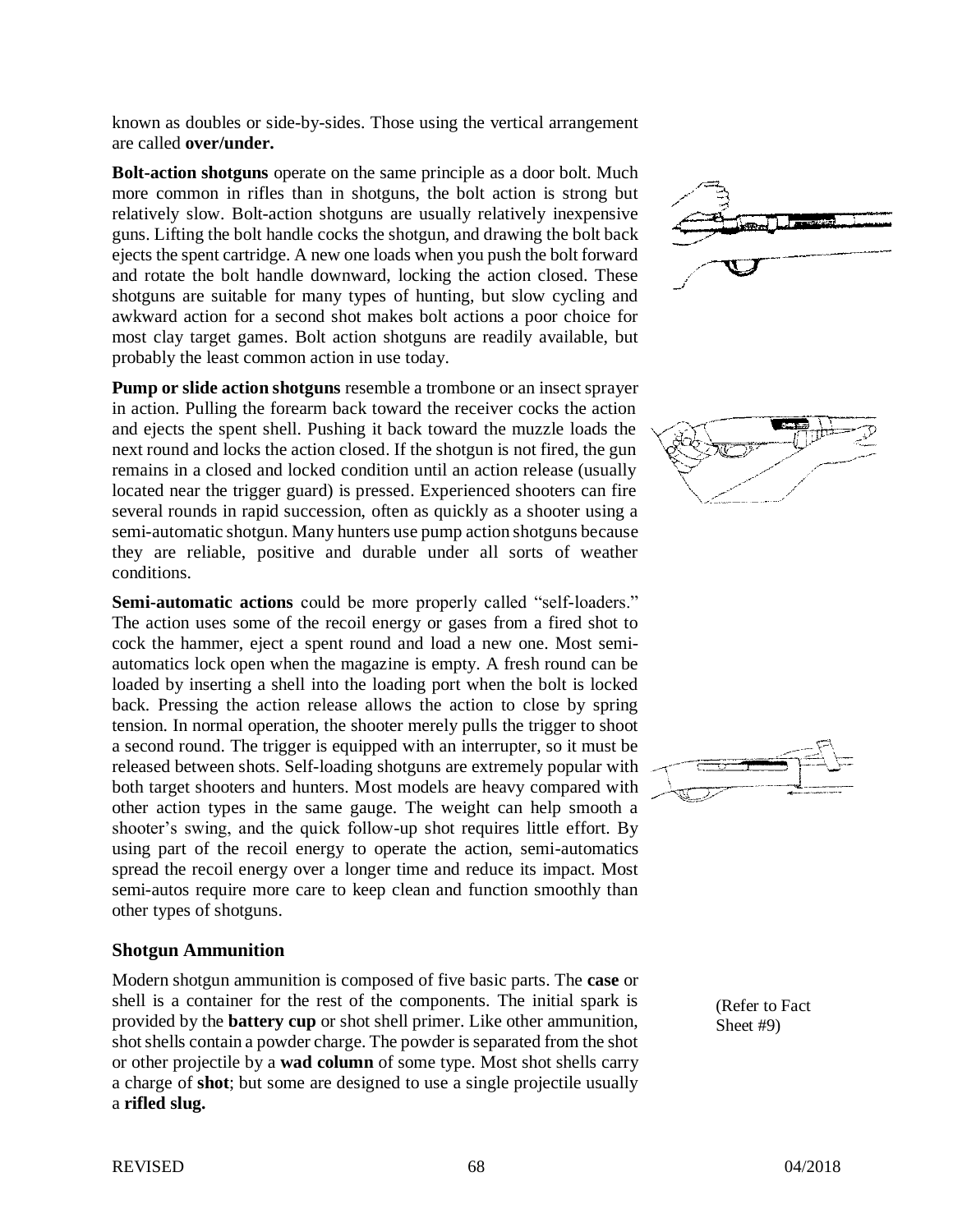The most common types of shot shell cases or shells are made of paper or plastic, but brass cases are available from some sources. The **head** of the shell is the part that is in the rear of the chamber when the shell is loaded in the shotgun. The flat, back portion of the head is marked with information on the manufacturer and gauge of the shot shell. This material is known as the **head stamp**. The **rim** of the shot shell's head serves two primary functions. It provides the proper **headspace** for the cartridge in the firearm's chamber and allows the shot shell to be extracted from the chamber. Most shot shells have metal rim, but some have a case composed entirely of plastic including the rim. In shells with a metal head, the length of that head varies considerably. In most modern shot shells, the height of the metal head on the body tube has very little to do with the strength of the tube itself.

The shot shell case contains a base wad at the head end of the tube. In compression-formed plastic cases the base wad is an integral part of the case. In composite cases, those made up of several parts, the base wad may be a separate plastic unit, rolled paper like the case body in design or another material. The base wad strengthens the head of the case.

The case or body tube holds the other components in place prior to firing, keeps them in proper relation to one another and provides an initial seal for the gases produced by the powder. The **case mouth** is crimped to maintain the integrity of the shell.

**Crimps** come in two basic designs. Rolled crimps are used in conjunction with rifled slugs, sabots or overshot wads. They are formed by simply tucking the end of the body tube back inside itself forming a smooth rim. Folded crimps lock the end of the body tube into a series of six or eight pie-shaped wedges with adequate pressure to lock them in place. Most modern shells containing shot use a folded crimp.

The battery cup is the shot shell primer. It contains a pressure sensitive chemical that detonates when compressed between the base material of the battery cup and the internal anvil. The flash from the process is directed through the opening in the top of the battery cup into the powder charge, igniting the powder.

Nearly all modern shot shells use a progressive, smokeless powder as a propellant for the shot. This powder generates much higher chamber pressures than did the black powder it replaced. The powder charge is listed on the cartridge box in **dram equivalents**. That is an approximate measure of the velocity of the shot charge, based on the velocity that would have been generated by the listed number of drams of black powder.

The wad column serves two primary functions. It seals the powder gases behind the shot charge (**obturation**) and it cushions and protects the shot from being deformed during firing. The wad column may be composed of a single plastic unit or a series of components. The plastic unity combines a gas-sealing skirt with a cushioning section and a shot cup that protects the shot from abrasion on its way down the barrel. Other types of wad columns may use a plastic or card wad to seal in the gases

#### **S.T.E.M. Connections**

*Reactions...Hot Times*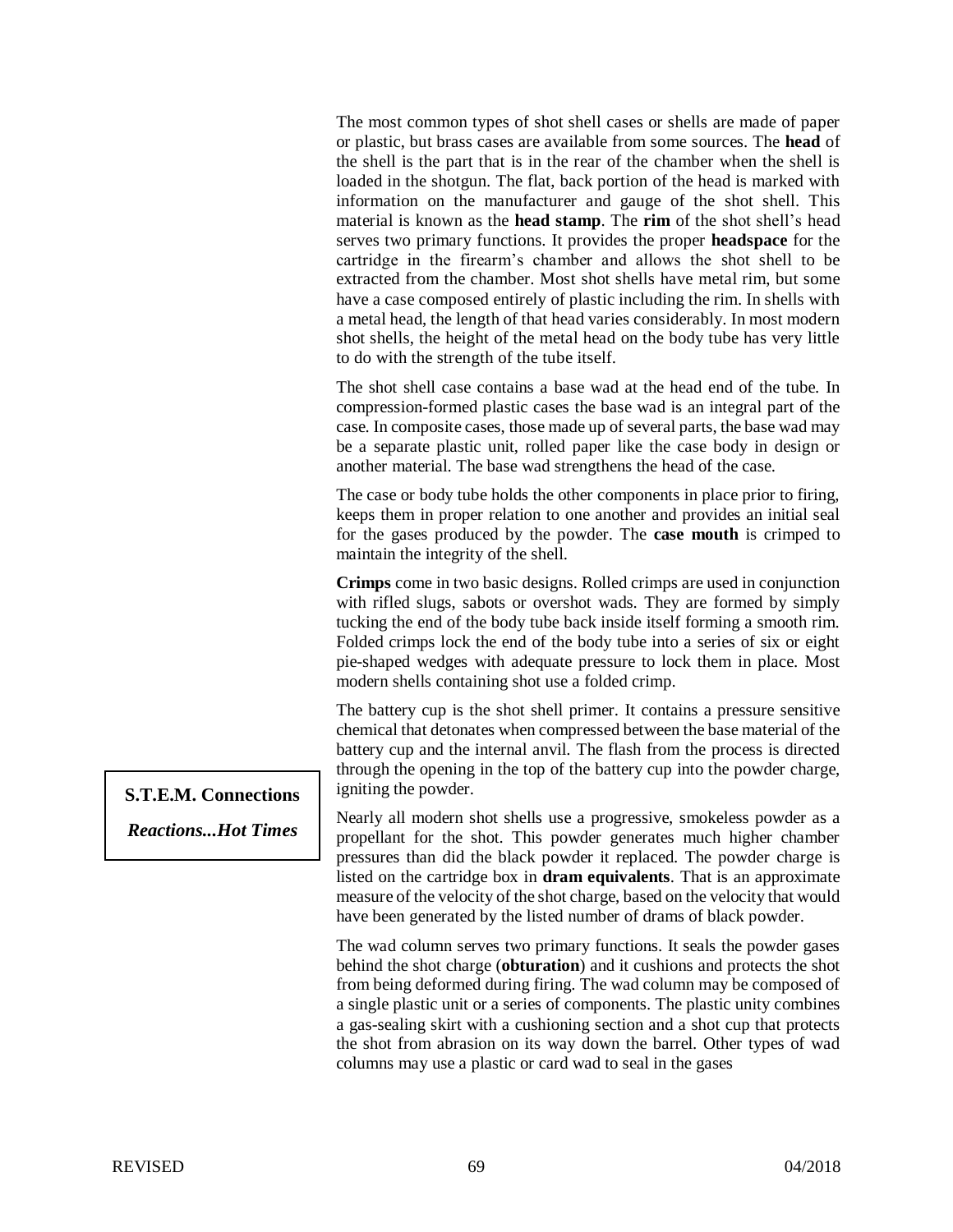and a cork or fiber wad to cushion the shot with or without a separate shot cup or plastic liver strip. Plastic units are used by most hand loaders as well as many manufacturers.

The shot charge carries the energy produced by the shot shell to the target. Shot is made from lead or lead alloys, soft iron (steel shot), sintered lead and steel and a few other materials. **Fine shot** is commonly formed by pouring molten material through a screen and allowing it to drop into a water bath at the bottom of a tower. It is commonly available in sizes from BB to #9. The diameter of the shot is approximately 0.17 inch minus the shot size. Thus, #2 shot is about 0.15 inch in diameter and #9 shot is about 0.08 inch in diameter. **Buckshot** is cast in molds rather than in a shot tower. The smallest buckshot is #4 buck, approximately 0.24 inch in diameter. The largest is #000 buck, approximately 0.35 inch in diameter. Rifle slugs are bore diameter projectiles intended for large game. Most American slugs are shaped like an inverted cup. Some European slugs are longer with an attached wad column. Some manufacturers make bulletlike projectiles contained in a set of plastic sleeves or sabots for the same types of uses.

**Pattern density**, the number of pellets per unit or area in the shot pattern, is inversely related to the shot size. Larger shot are more dispersed because there are fewer of them in the shot charge. **Pellet energy**, the striking energy of each pellet, is directly related to the size and mass (weight) of the pellet. Larger pellets retain their energy longer and hit harder than smaller ones. Shotgunners must strike a balance between pattern diversity and pellet energy when selecting shot shells. Usually target shooters use light charges of #9, #8 or  $#7<sup>1</sup>/2$  shot. Shotgun hunters match the shot type, size and charge to the hunting conditions and quarry.

## **Common Shot Shell Loadings**

Commercial shotgun shells are available to fit a variety of chamberings. The largest shotgun shells readily available in this country are loaded for the 10 gauges. Shells are loaded in two lengths,  $2^{7}/_8$  and  $3^{1}/_2$  inches, with shot charges as heavy as  $2^{1/2}$  ounces of lead shot or slightly lighter charges of steel shot. Shotguns in this gauge are used primarily in hunting waterfowl, turkeys and big game. They may not be used in any target games.

The 12-gauge shotgun is the most versatile boring available. It has standard chamberings for  $2^3/4$ , 3, or  $3^1/2$ -inch shot shells. Shorter shells may be used in longer chambers but using longer shells in short chambers results in dangerous pressures. Shot charges of an ounce or less up to  $2^{1/2}$ ounces of lead shot in the  $3<sup>1</sup>/2$ -inch case are available. Steel shot is readily available for 12-gauge guns in all case lengths.

Standard loadings for the 16 gauges are  $2^3/4$ -inch cases loaded with shot charges of 1 to  $1\frac{1}{4}$  ounces of lead shot. Though less common than 12-gauge ammunition, steel shot for 16-gauge guns is readily available. Users of older 16-gauge guns should be certain that the chamber is actually  $2^{3}/_{4}$ inches, since earlier guns may have been made with chambers slightly shorter.

#### **S.T.E.M. Connections**

*Energy...I Need Energy*

**S.T.E.M. Connections** 

*Gravity...It's a Drag*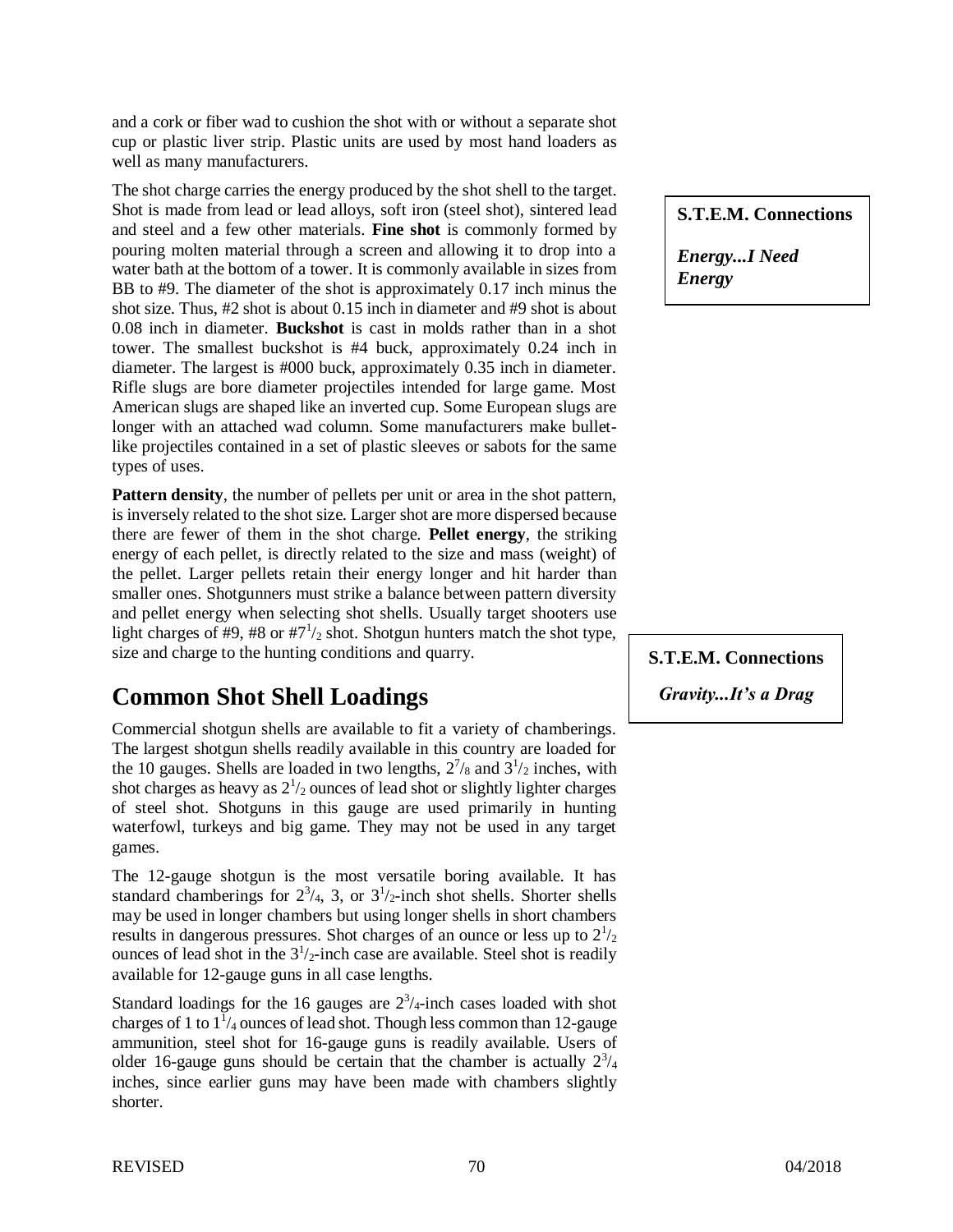Second only to the 12 gauges in versatility, the 20 gauge is manufactured with either  $2^3/4$  or 3-inch chambers. Shot charges from the standard target load of  $\frac{7}{8}$ ounce to  $1\frac{1}{4}$  ounces of lead shot are available, as are charges of up to 1 ounce of steel shot. As with other gauges having several chamber lengths available, shorter shells may be used in long chambers, but the reverse condition is very dangerous.

The 28 gauge is available in the  $2^{3}/_{4}$ -inch chamber length only. This smallest shotgun gauge is commonly loaded with either  $\frac{3}{4}$  ounce or 1 ounce of lead shot. Steel shot is not available.

The .410 bore is loaded in  $2^{1/2}$  or 3-inch cases. The shorter case is normally loaded with  $\frac{1}{2}$  ounce of lead shot. The longer case carries an  $\frac{11}{16}$  ounce shot charge. As with the 28-gauge, steel shot is not available.

Two potential hazards bear repeating. Use of longer shells in any chamber that is not designed for them is very dangerous. Be sure to check the chambering of the shotgun before selecting ammunition. The second potential hazard lies in the potential of one gauge of ammunition lodging in the bore of a larger gauge. Three deadly combinations exist: 16 gauges in 10-gauge, 20 gauges in 12 gauges and 28 gauges in 20 gauges. This hazard can be avoided by making sure you carry only shot shells for the gun you are shooting at the time and **never** mixing gauges of shot shells.

## **Summary**

Shotguns come in several different borings and action types, but all of them share some common parts. Everyone has a stock, action and at least one barrel. From the tiny .410 bore to the 10-gauge magnum, shotguns are relatively short-range firearms designed to shoot a cluster or pattern of shot. Gauges are now standardized, but they were based on the number of bore-sized lead balls that could be cast from a pound of lead. The spread or dispersion of shot is controlled by the amount of constriction or choke in the barrel. We discussed factors to consider when looking for a shotgun, and how to tell a rifle from a shotgun (at least most of the time).

Be sure to review this material before the next meeting. If you do not understand something, write it down and bring your questions to our next meeting. Next time we will learn about safe gun handling.

## **Summary Activities**

- 1. Use an informal quiz to review the material covered.
- 2. Relate shotgun action types to common household items and review the action types.
- 3. Have older members or junior leaders prepare and present demonstrations illustrating certain points.
- 4. Break the group into small clusters. With an adult or junior leader in charge of each group, have them handle each type of shotgun available, loading and unloading them using inert ammunition (such as action providing dummy rounds). ABSOLUTELY NO LIVE AMMO SHOULD BE PERMITTED IN THE AREA!

**Absolutely no live ammo should be permitted in the area!**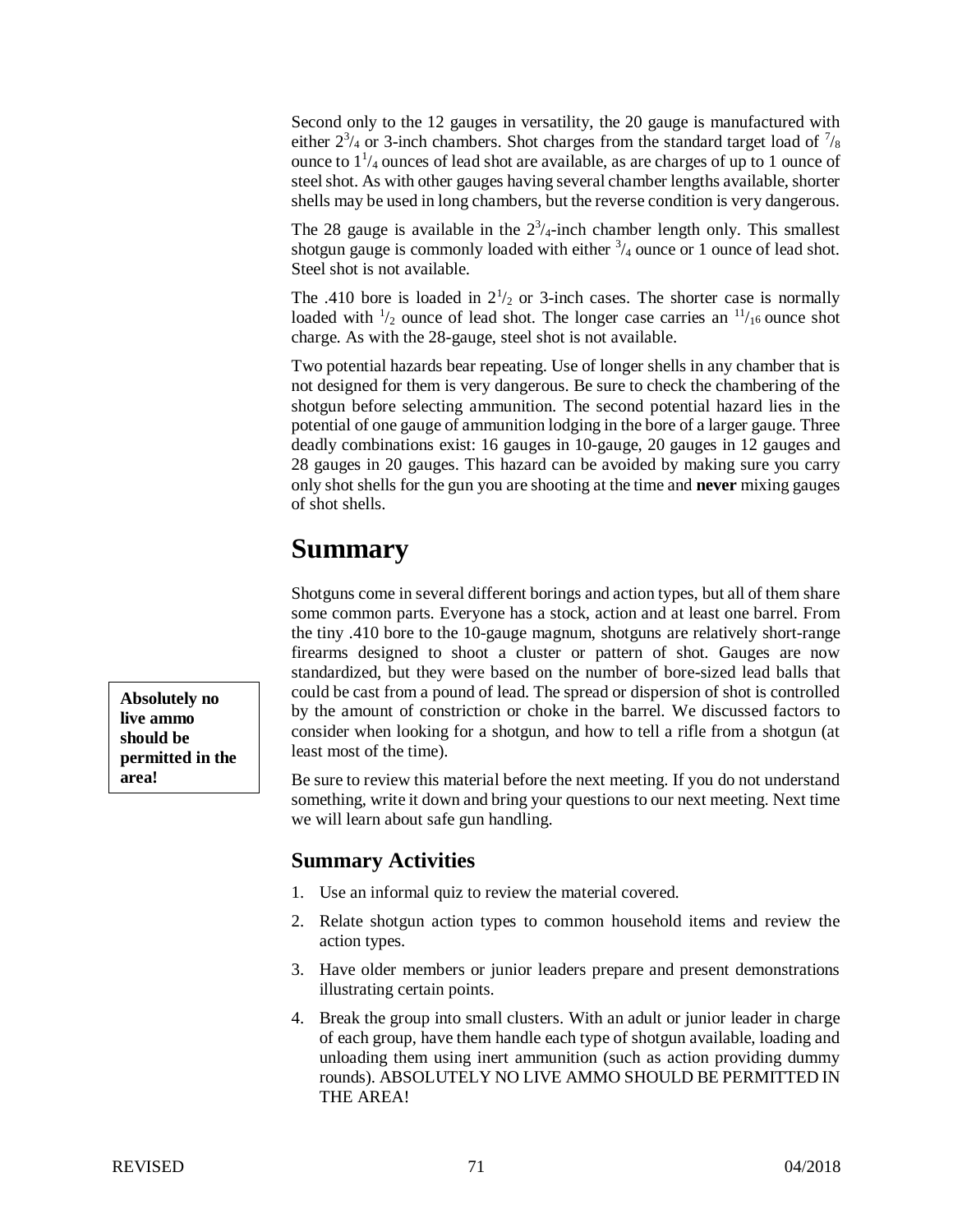#### **Sharing or Exhibit Ideas**

- 1. Discuss the parts of a shotgun, action types or ammunition parts with an adult or another shooter using diagrams or illustrations.
- 2. Construct a quiz board covering shotgun parts or action types.
- 3. Make and display posters of shotgun action types or parts to be used in teaching the shotgun program.
- 4. Study the history of shotguns and their role in the settlement of North America. Prepare and share a report on your discoveries.
- 5. Demonstrate principles of shotgun safety and proper shotgun handling.
- 6. Demonstrate how various shotgun actions operate using dummy or inert ammunition.
- 7. Study the importance of stock fit and present a report on it to your group or another group of interested people.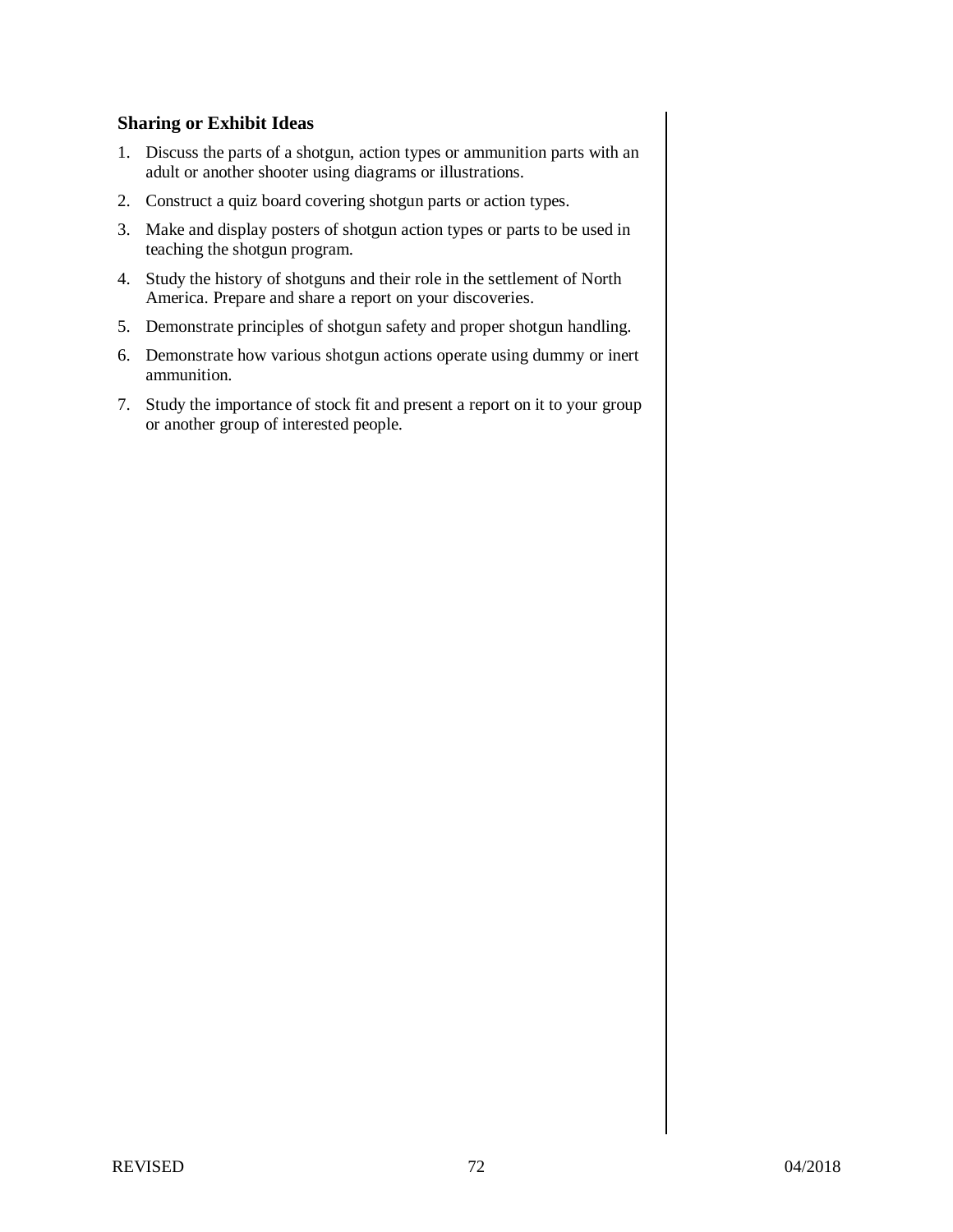# **Lesson 5 Narrative - The Next Steps**

#### R.L. Harris

After students have fired their first shots with the instructor handling all the ammunition, loading the gun, and properly placing the gun on the shoulder of the student, the next step is to let the student learn the proper way to load the gun, mount the gun, and know what to do in the case of a malfunction.

By the time you return to the range, you will have covered parts of the shotgun, action types and how they function. Let each student operate all the different types of actions and cover the safety issues associated with each one.

#### Semi-Automatic

The action release closes the action. Keep fingers out of the action! The gun is designed to take a shell out of the magazine (a tube below the barrel) and put it into the chamber. All you must do is drop the shell into the action with the crimped end toward the chamber. The gun will do the rest. Different makes of semi-automatics operate differently. Some actions will not stay open unless the gun has been fired or a lever has been tripped. Show students how to disassemble various semi-automatics. Have them check the barrels to make sure the gun does not have an obstruction. Examples of potential obstructions include squib loads, dirt or mud.

#### Pump-Action

The action release allows you to open the action if it has not been fired. Once again, keep fingers out of the action! This action is also designed to take a shell out of the magazine and put it into the chamber. Action releases are in different places on different makes of guns. Have different models available to demonstrate. Show how to take the different makes apart to check the gun to make sure it is safe in case of a squib load or the barrel contacts the ground.

#### Break Actions

There are three types of break actions - side by sides or double barrels, over under, and single barrels. The action release allows you to open the action on all of these. This action type is the easiest to make sure you don't have an obstruction in the barrel. All you must do is open the action and look through the barrel or barrels. Most of the safeties on this type of firearm are on the tang behind the action release lever. Some of these safeties also serve as a barrel selector to choose which barrel will fire first on the side by side and over under guns. Some of the barrel selectors are located behind or in front or the trigger. Most field guns reset the safety every time the action is opened. Make sure you take the safety off every time you open the action to load it. Most target guns do not reset the trigger when the action is opened.

You will have also covered chokes, their function, and how to choose the proper one for what you will be shooting. Shotguns fitted with choke tubes should never be fired without the chokes in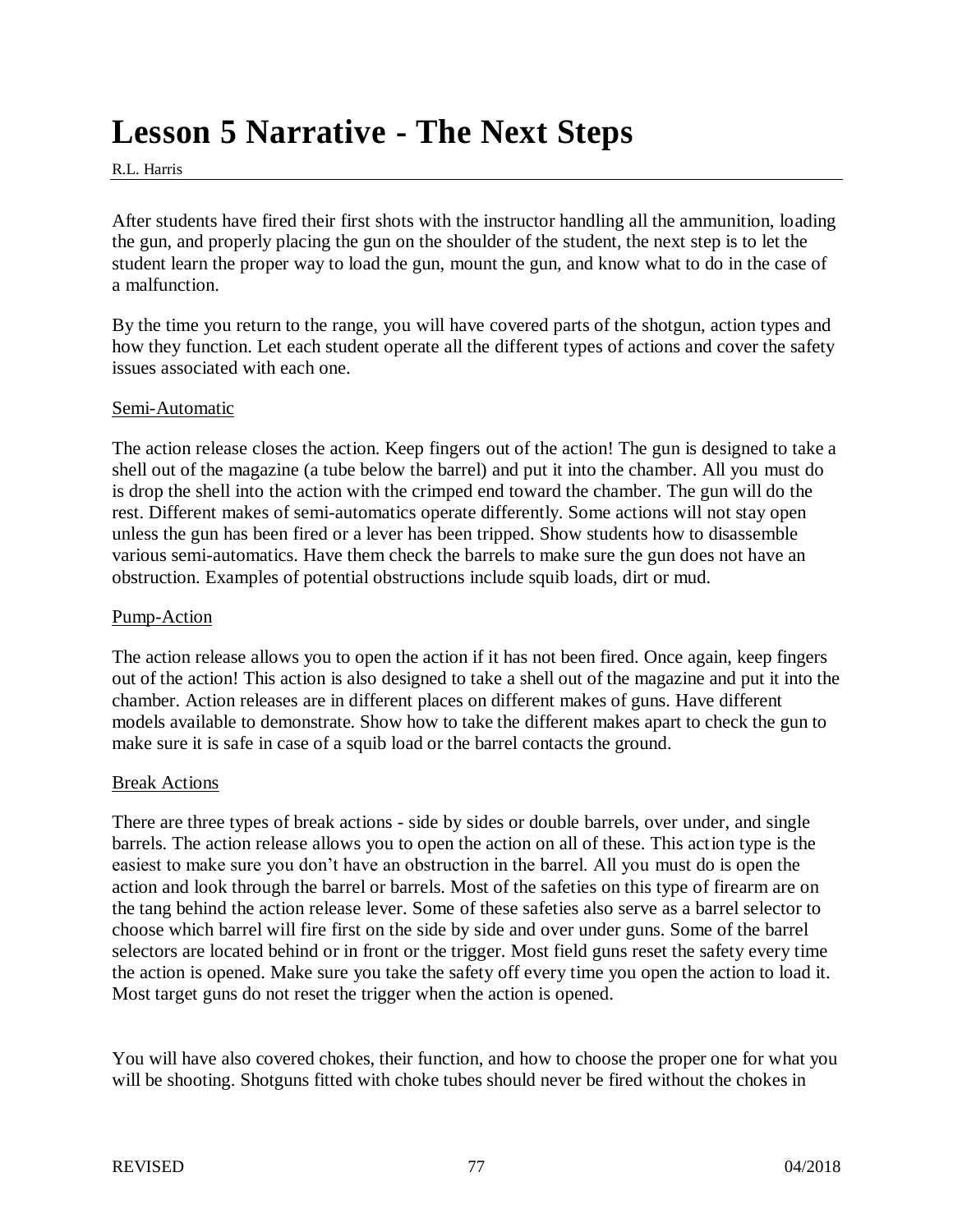place. Most fixed choke barrels have markings on the barrel that tell you what choke that barrel has. The three basic chokes that most guns come with are Full, Modified and Improved.

- Full- Long range choke with an effective range up to 50 yards (the tightest)
- Modified-Medium range choke with an effective range of 25 to 40 yards
- Improved Cylinder- Short range choke with an effective range of 20 to 35 yards.

Let your students check the chokes to make sure they have the proper chokes in the guns they will be using.

Ammunition should have also been covered with the students before letting them handle ammo and load the guns. Show them where the gauge is stamped on the barrel and make sure they have the proper gauge for the gun they will be using. The length of the shell is also stamped on the barrel. Go over ammo selection (target loads versus game loads). This will be important when the students start buying their own ammo to bring to practice.

## **Firing the Next Shots**

We are going to pick up where we left off at the range. Start out by letting the students watch a target, finger point at one, and finger point and bang at one. We want to keep reinforcing pointing, not aiming. Start by loading the firearm and properly placing the gun on the shoulder of the student. Let the student shoot one target. Take the gun back just like you have been doing. The next step is to get the student to assume the gun ready position that was covered previously. Hand them the unloaded gun using the same "Thank You"/"You're Welcome" procedure we have been using. Tell them to bring the gun to their face then back to their shoulder. Let them practice this several times. If they are mounting the gun satisfactorily, take the gun and let them rest a little bit. While you have the gun, tell them that you will be handing them the ammo and letting them load the gun. The next step is for them to close the action making sure to keep their fingers out of the action and the muzzle pointed in a safe direction. Let the student mount the gun and if needed, direct the muzzle to the correct hold point position. Get them to call for the target and shoot it.

We have added several new steps for the student to think about. Try to keep their focus on the target. As a last resort, go back to mounting the gun for them to get them back to breaking targets.

After they have mastered loading and mounting the gun, the next step will be letting them handle their own ammo and keeping control of the gun. Be sure to go over cease fire and what they need to do because up until now you were taking the gun from them every time they shot. This is going to be a judgment call that each instructor will have to make as to when to let them assume this responsibility.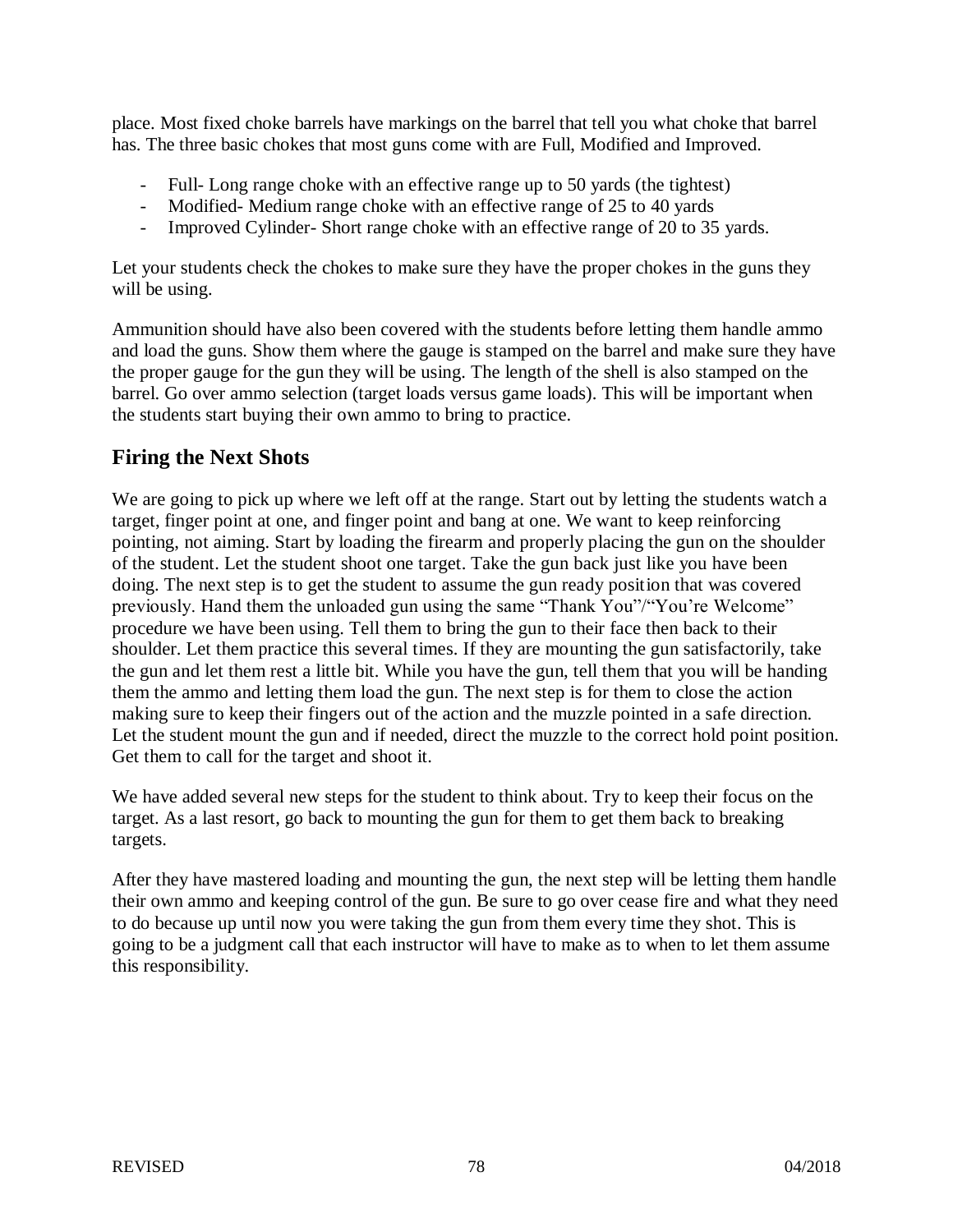# **Lesson 6 Narrative – Caring for Your Shotgun**



Purchasing a shotgun is a major investment. Those made by modem manufacturers, even some very inexpensive models, are designed to give years of service. With proper care and use, they should last a lifetime and become treasured bonds across generations of shooters. Keeping your shotgun clean and properly maintained ensures years of trouble-free service and maintains the gun's value. That can be helpful if you wish to sell or trade it for a different model or gauge later. Proper care supports appreciation of shotgun values as well. Nearly all models have increased in real value in the past and the trend is likely to continue.

Proper storage is also important. Storage must provide proper protection for the shotgun, preventing children or other untrained persons from having access to it. Security is also essential.

A shotgun must be protected from damage during transport. It also must meet all laws governing transportation of firearms. Finally, proper transportation must provide security for the gun. Proper storage, transportation and cleaning of your shotgun protect your shotgun, other people and you.

#### **Cleaning Your Shotgun**

How often should I clean my shotgun? Ideally the shotgun should be cleaned after every use. The degree of cleaning varies with the amount of use and the conditions under which that use took place. If used very little or merely carried without shooting under dry conditions, a simple one-pass bore swabbing and wiping the exterior surfaces may be adequate. After heavy use, or any time the shotgun is used under wet conditions or exposed to salt water or acid rain, cleaning may require complete disassembly and thorough cleaning inside and out. The same procedure should be followed if the shotgun is going to be stored for an extended time.

#### **Cleaning Equipment and Supplies**

commercial cleaning kits supply the necessities for proper Most shotgun cleaning. Your shotgun owner's manual or the manufacturer will tell you what is required in proper maintenance. Assemble the materials and equipment needed to do the job. General cleaning and maintenance requires the following items.

#### Cleaning Rod and Accessories

Shotgun cleaning rods usually have a relatively large shaft diameter and an adapter to handle standard shotgun cleaning aids. They should be at least 10 centimeters (6 inches) longer than the barrel being cleaned. Most shooters find a need for a bronze bore brush in the right gauge, a cleaning jag to hold cleaning patches and a cloth bore swab or mop of the proper gauge. The rod and its attachments

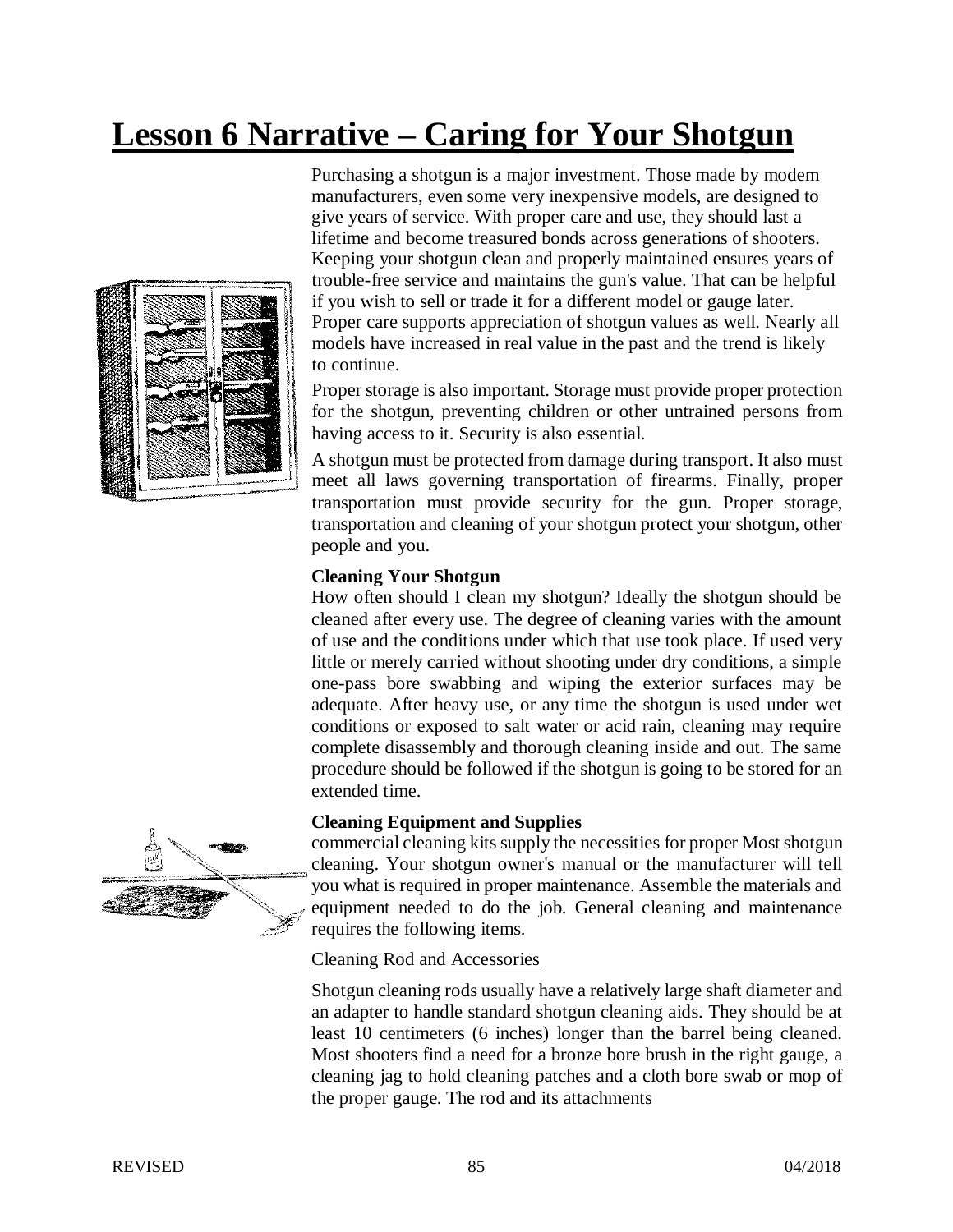with an appropriate solvent is used to remove dirt, powder residue, unburned powder, lead fouling and plastic residue from the bore. It is also used to dry the bore and to apply rust preventive materials.

#### Cleaning Patches

A good supply of cleaning patches is necessary for any firearm cleaning session. They should be the proper size for the firearm you are cleaning. They can be made from soft absorbent cloth, old T-shirts, flannel or muslin. Commercial patches from these materials or synthetics designed specifically for cleaning shotguns are also available. These patches are used to remove fouling from the bore and to apply solvents or protective coatings.

#### Solvent

Several excellent general gun-cleaning solvents are available commercially. The residues and dirt that accumulate in the shotgun bore may be difficult to remove. Read the label and match the solvent to the task. Some solvents contain noxious compounds and must be used in a well-ventilated area. General-purpose solvents work well for cleaning a shotgun. Products specifically designed to remove metal fouling from rifle barrels may not work properly.

#### Lubricating and Corrosion Protection Products

The moving parts of the shotgun require very light lubrication with a light machine oil, gun oil or gun grease. Use the minimum amount needed to accomplish the task. Excess lubricant can foul the action, slow functioning or induce rot in wood parts of the shotgun. Metal parts may also require use of some corrosion protection product.

Gun oil may be adequate for minimally demanding conditions. Synthetic products often provide tougher and more durable protection. Check the manufacturer's recommendations for the types and amounts of lubricants on your particular shotgun.

#### Other Gun Cleaning Materials

Screwdrivers with blades designed to fit gun screws or punches may be helpful in disassembly and cleaning operations. The cleaning kit should also contain one or more clean rags, a chamber brush, a small brush or toothbrush and a small supply of pipe cleaners. These will be helpful in cleaning actions and other hard to reach spots.

#### **General Cleaning Techniques**

Although it is impossible to tell you how to clean every specific shotgun action type, model and make, some general procedures are commonly used. Each part of the shotgun is cleaned using techniques that are easily transferred from gun to gun.

#### Cleaning the Bore

A fouled bore is cleaned by using a series of tools in sequence. Where easily accomplished, the barrel(s) is removed from the receiver for cleaning. A bronze brush of proper size for the gauge is attached to the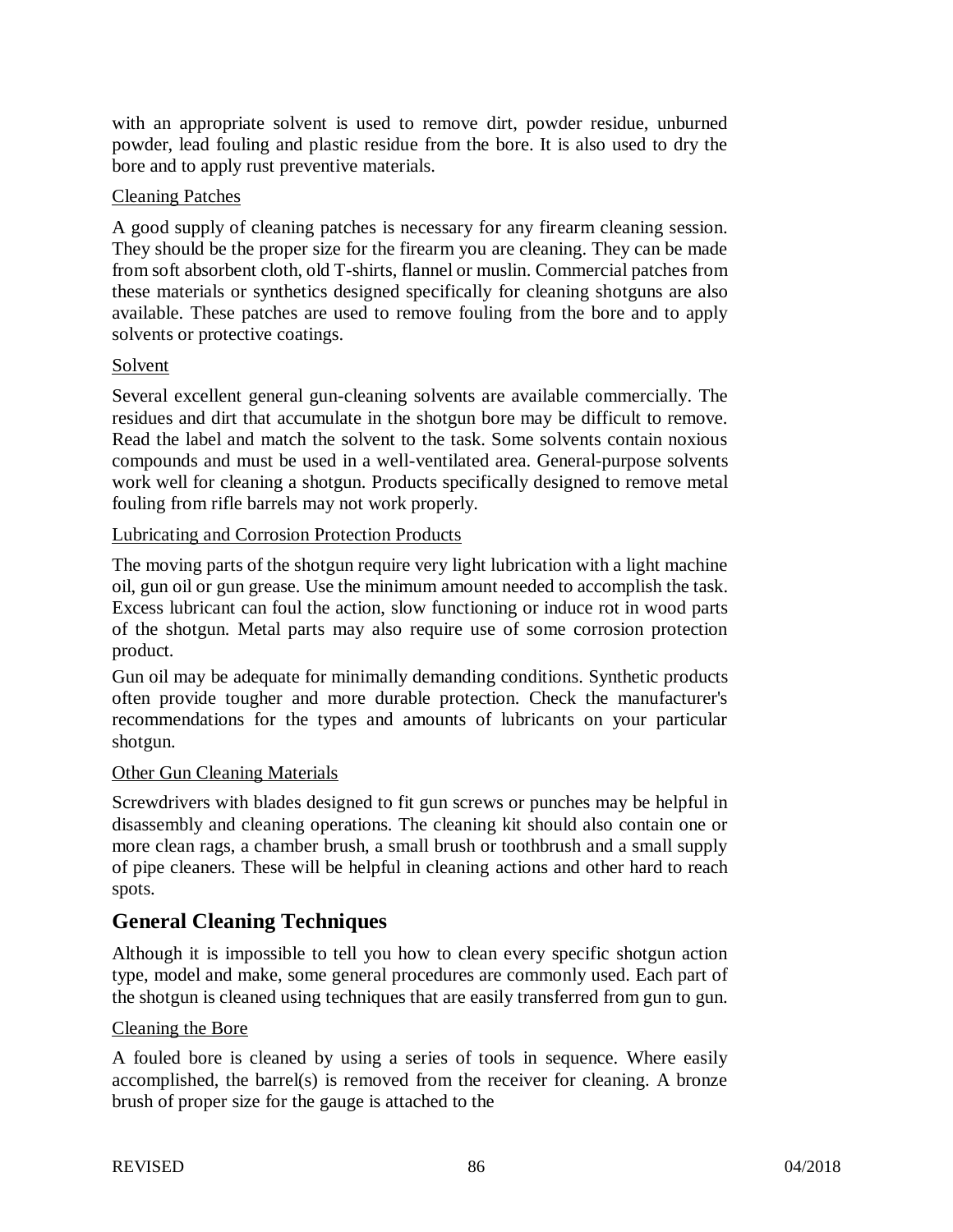cleaning rod, saturated with solvent and swabbed through the bore to dislodge any fouling. Once the fouling has been loosened, it is removed using a series of cleaning patches on a jag or bore swab. Patches saturated with solvent are followed by clean ones, leaving a dry, clean bore. If desired, a lightly oiled patch may be run through the bore to leave a very thin film of protective oil in the bore. A chamber brush may be helpful in cleaning the chamber. In semiautomatics, a clean, dry chamber may be critical to smooth functioning. When applying lubricants, do not fall prey to the notion that "if a little bit is good, a whole lot is better." Too much lubricant is worse than none.

#### Action Cleaning

The interior action parts of slide-action or semi-automatic action shotguns need periodic cleaning. Most of them are easily removed modules. They can be cleaned of debris and dirt with a brush and solvent. When the fire-control mechanism is removed, the action can be further stripped, allowing the receiver, bolt, action rods and other parts to be cleaned as well. Lubricate moving parts sparingly with appropriate materials. On gas operated semi-autos, the gas ports need to be kept clean and the exterior of the magazine tube and the associated gas containment mechanism must be clean and dry. Lubricants tend to collect powder residues and gum the operating mechanism quickly.

#### Stock Maintenance

Stock maintenance is rarely necessary. Most modern stocks are covered with a polymer or varnish finish that is durable, weather resistant and tough. It does not need oil or other treatment. Scratches or scrapes may be repaired by applying diluted varnishes or thin layers of polyurethane. Oil-finished stocks may be refreshed by using boiled linseed oil diluted with turpentine or mineral spirits.

#### External Metal Treatment

Light gun oil may be adequate under light duty conditions, but silicone-based materials that displace moisture and prevent corrosion may do a better job. Avoid the temptation to use excessive amounts of any material. A little is enough; a lot just causes problems. Dirt, fingerprints and even solvents in some plastic shot shell cases can start corrosion. Use a lightly treated rag to keep the metal clean and the protectant in place.

#### Minimum Maintenance

Minimum maintenance should include wiping down the external parts of the shotgun, swabbing out the bore with a dry patch and ensuring the shotgun is empty before it is put in the rack or case.

#### Bore and Surface Cleaning

The guidelines above for surface metal, stocks and bore maintenance should be followed. The shotgun should be checked once more to be sure it is safe before being put away.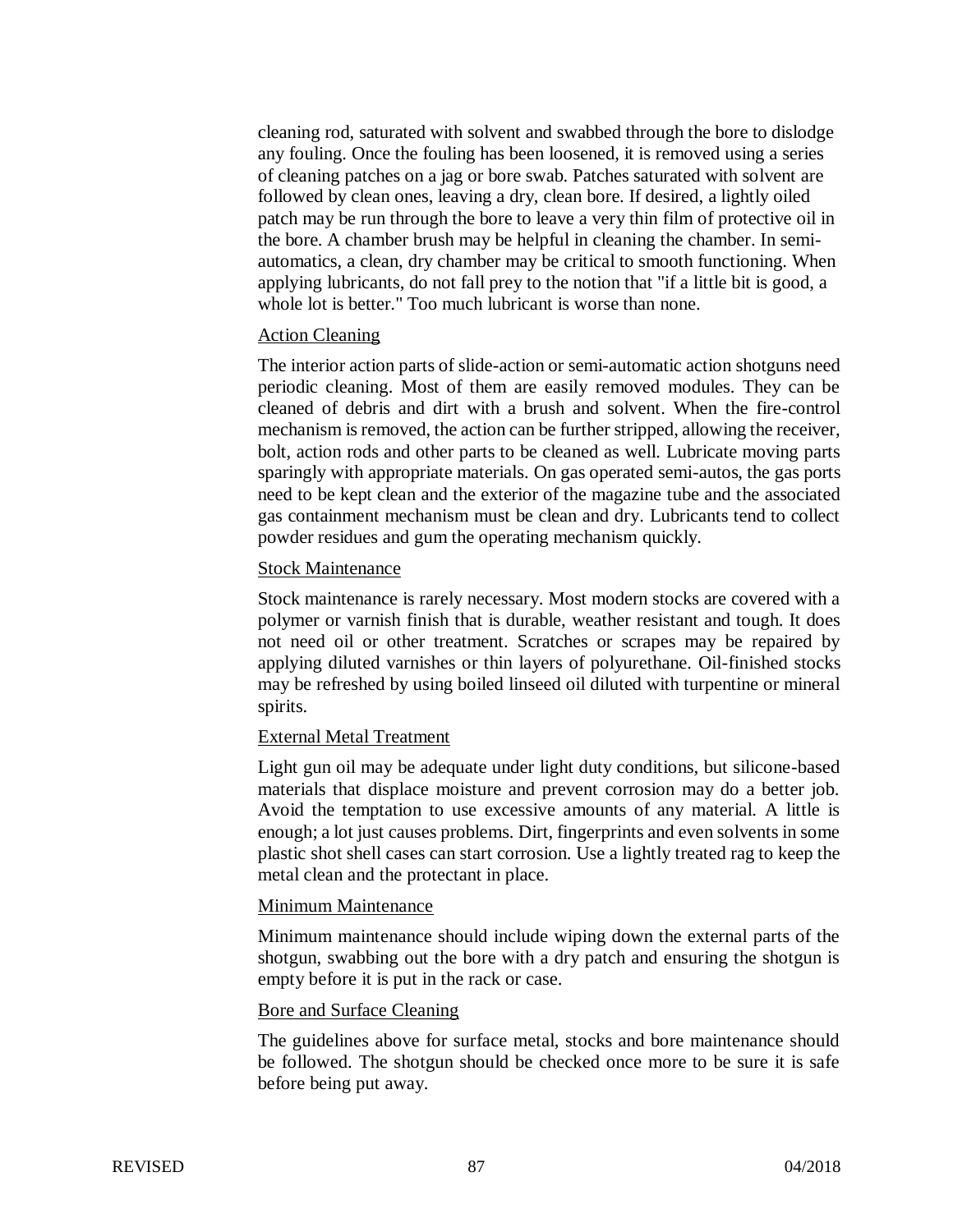#### Field Stripping and Complete Cleaning

All the steps outlined above should be followed. If you are not confident about any operation, seek the assistance of a veteran shooter who is familiar with your shotgun or consult a gunsmith. Professional cleaning may be essential in some circumstances.

#### Preparation for Long-term Storage

Once the shotgun is thoroughly cleaned and checked to be sure it is safe, it may be placed in storage. As a safety precaution, you may want to use a chemical or electrical desiccant to keep moisture under control. Periodic checks of stored firearms are wise.

## **Proper Shotgun Storage**

All firearms should be stored where they are not easily accessible to small children or other untrained persons in your home. Firearms attract attention and are very tempting items for people to handle. Assume others do not know how to handle any firearm properly until they have demonstrated a sound knowledge of proper handling. Storage to prevent improper handling can be ensured by storing all firearms in a safe condition, storing ammunition separately and using a locked chest or display cabinet. These cabinets provide relatively secure storage among people who do not wish to violate the obvious barrier. They provide very little security from theft. Shooters who want a more secure storage utilize heavy metal vaults or "gun safes." These units are usually bolted to the floor and provide maximum security for your valuable firearms.

As a minimum-security measure, guns should be locked away, with access by youngsters or visitors denied. Shotguns placed in storage should be clean and protected from corrosive residue, moisture and fingerprints. Long-term storage makes these considerations even more important. Keep your ammunition in a cool, dry place. It is best to store guns and ammunition in separate places. The last thing you should do before storing a gun is to see that it is unloaded. The first thing you should do when taking a gun from storage is to check to be sure it is unloaded. This is especially important when more than one person has access to the guns.

## **Transporting Firearms**

Rules and regulations for transporting firearms differ among states and among localities. Federal law governs interstate transportation and transporting firearms on common carriers like airlines. It is your responsibility to understand and abide by regulations in your area.

The National Rifle Association, state associations, common carriers and the place where you purchased your shotgun may be able to help you understand the regulations on transporting firearms.

Having an unloaded gun in a secure case locked in a secure area will comply with most laws. It is also a wise practice in other ways.